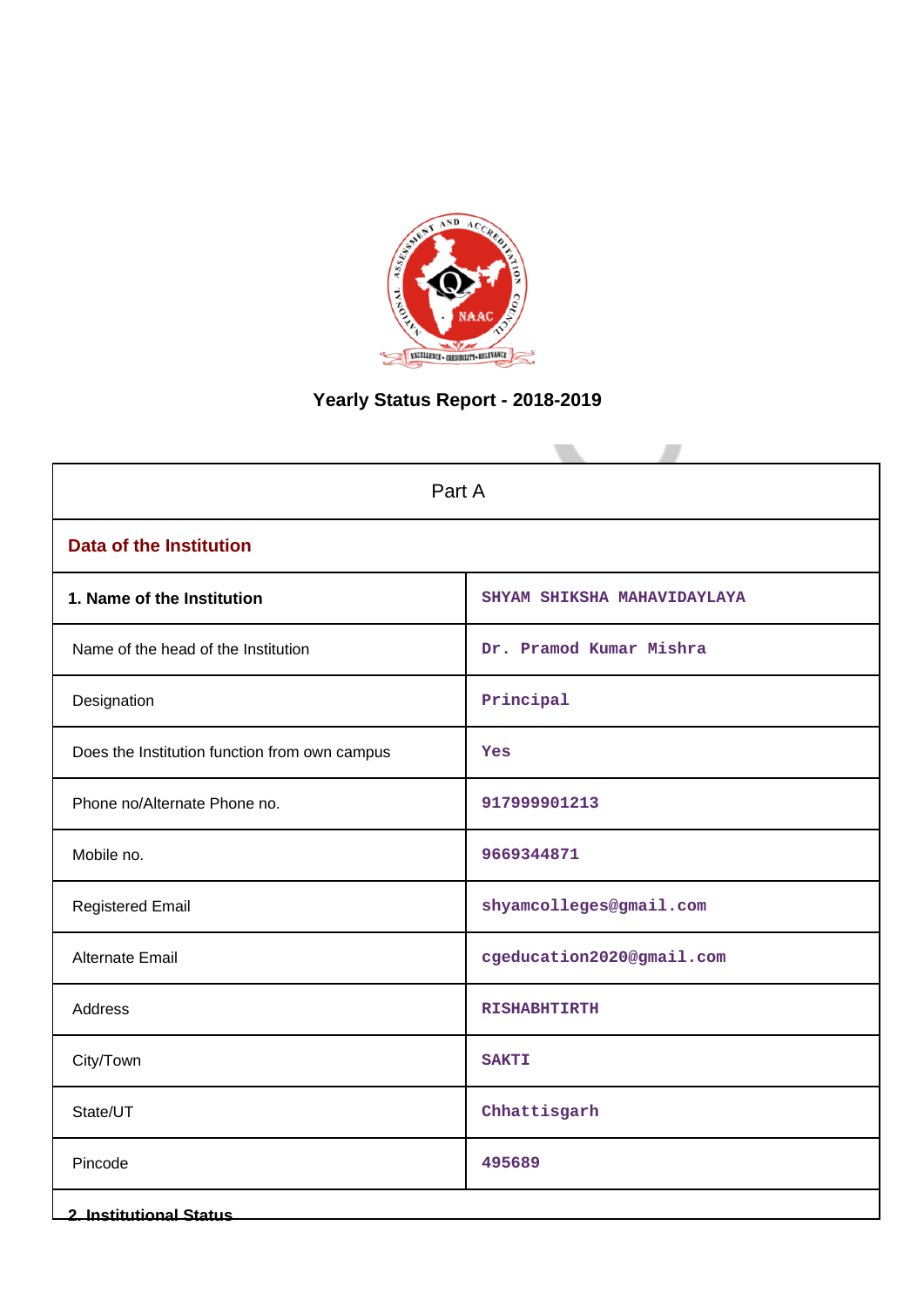| Affiliated / Constituent                                 | Affiliated                                          |
|----------------------------------------------------------|-----------------------------------------------------|
| Type of Institution                                      | Co-education                                        |
| Location                                                 | Rural                                               |
| <b>Financial Status</b>                                  | Self financed                                       |
| Name of the IQAC co-ordinator/Director                   | V.P. SINGH                                          |
| Phone no/Alternate Phone no.                             | 919669344871                                        |
| Mobile no.                                               | 7000842726                                          |
| <b>Registered Email</b>                                  | shyamcolleges@gmail.com                             |
| Alternate Email                                          | vinat.endia@gmail.com                               |
| 3. Website Address                                       |                                                     |
| Web-link of the AQAR: (Previous Academic Year)           | https://www.shyamcollege.in/naac/aga<br>r-18-19.pdf |
| 4. Whether Academic Calendar prepared during<br>the year | Yes                                                 |

 if yes,whether it is uploaded in the institutional website: Weblink: www.shyamcollege.in/ac-18-19.pd

## **5. Accrediation Details**

| Cycle | Grade | <b>CGPA</b> | Year of      | Validity                 |                          |  |  |
|-------|-------|-------------|--------------|--------------------------|--------------------------|--|--|
|       |       |             | Accrediation | Period From              | Period To                |  |  |
|       |       | 2.09        | 2015         | $03 - \text{Mar} - 2015$ | $02 - \text{Mar} - 2020$ |  |  |

 $\underline{\mathtt{f}}$ 

**6. Date of Establishment of IQAC 01-Aug-2015**

# **7. Internal Quality Assurance System**

| Quality initiatives by IQAC during the year for promoting quality culture |                                       |    |  |  |  |  |
|---------------------------------------------------------------------------|---------------------------------------|----|--|--|--|--|
| Item /Title of the quality initiative by<br>IQAC.                         | Number of participants/ beneficiaries |    |  |  |  |  |
| Low cost no Cost Teaching<br>Aids                                         | $16 - \text{Feb} - 2019$              | 81 |  |  |  |  |
| Leadership Development                                                    | $03 - Oct - 2018$                     | 85 |  |  |  |  |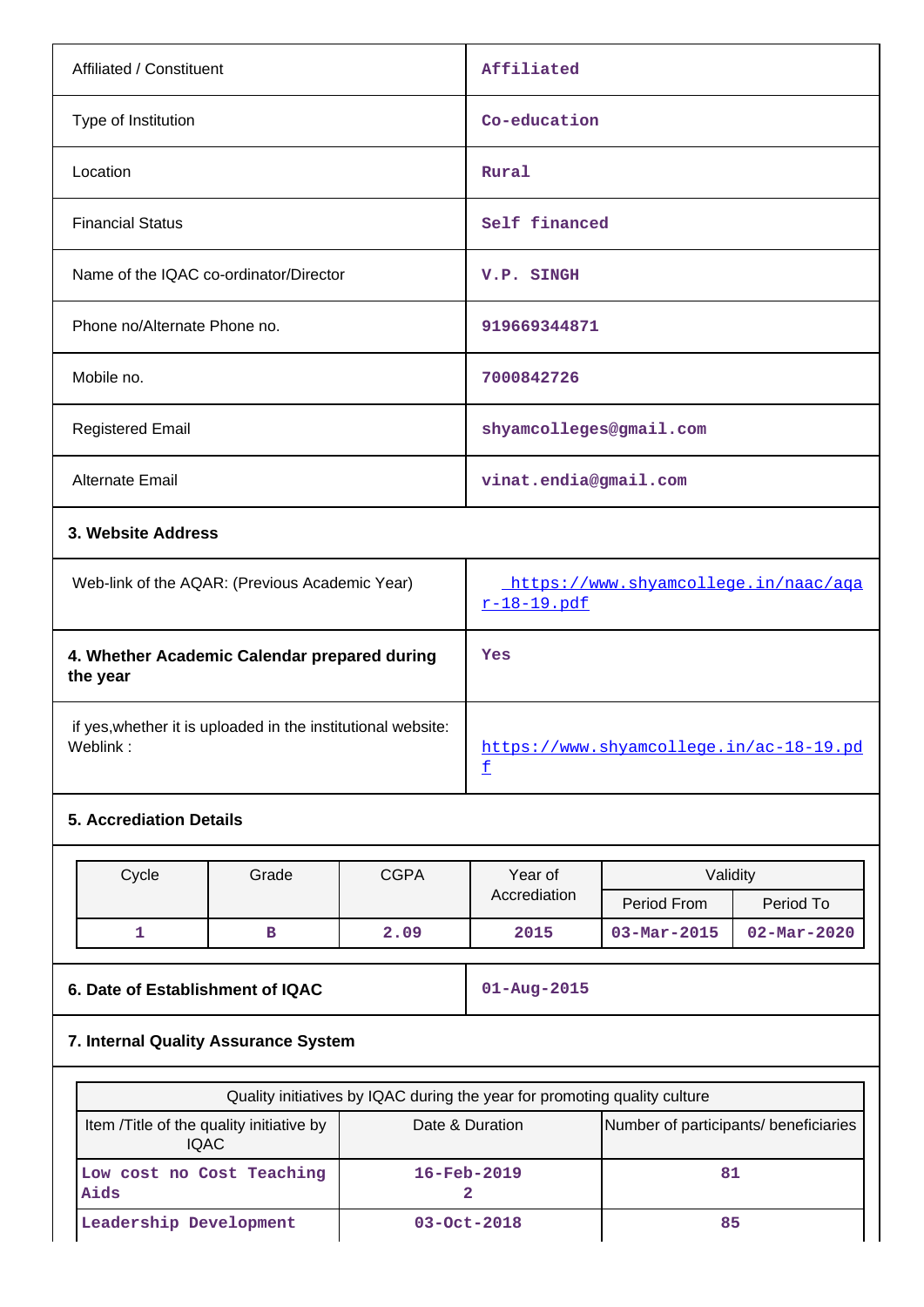|                                                                                                                    | $\mathbf{2}$<br>Programme                                                                                                   |            |  |                       |             |                                |                        |             |
|--------------------------------------------------------------------------------------------------------------------|-----------------------------------------------------------------------------------------------------------------------------|------------|--|-----------------------|-------------|--------------------------------|------------------------|-------------|
|                                                                                                                    | <b>Faculty Development</b><br>05-Sep-2018                                                                                   |            |  |                       |             | 19                             |                        |             |
|                                                                                                                    | Programme                                                                                                                   |            |  |                       | 7           |                                |                        |             |
|                                                                                                                    | Bloom Taxonomy-                                                                                                             |            |  |                       | 22-Aug-2018 |                                |                        | 100         |
|                                                                                                                    | <b>Evaluation Techniques</b>                                                                                                |            |  |                       | 8           |                                |                        |             |
|                                                                                                                    |                                                                                                                             |            |  |                       | View File   |                                |                        |             |
|                                                                                                                    | 8. Provide the list of funds by Central/ State Government- UGC/CSIR/DST/DBT/ICMR/TEQIP/World<br><b>Bank/CPE of UGC etc.</b> |            |  |                       |             |                                |                        |             |
|                                                                                                                    | Institution/Departmen<br>Scheme<br>t/Faculty                                                                                |            |  | <b>Funding Agency</b> |             | Year of award with<br>duration | Amount                 |             |
|                                                                                                                    | <b>NIL</b>                                                                                                                  | <b>NIL</b> |  |                       | <b>NIL</b>  |                                | 2019<br>0 <sup>0</sup> | $\mathbf 0$ |
|                                                                                                                    |                                                                                                                             |            |  |                       | View File   |                                |                        |             |
|                                                                                                                    | 9. Whether composition of IQAC as per latest<br><b>NAAC</b> guidelines:                                                     |            |  |                       |             |                                |                        |             |
|                                                                                                                    | Upload latest notification of formation of IQAC                                                                             |            |  |                       | View File   |                                |                        |             |
|                                                                                                                    | 10. Number of IQAC meetings held during the<br>$\overline{2}$<br>year :                                                     |            |  |                       |             |                                |                        |             |
| The minutes of IQAC meeting and compliances to the<br>decisions have been uploaded on the institutional<br>website |                                                                                                                             |            |  |                       | Yes         |                                |                        |             |
|                                                                                                                    | Upload the minutes of meeting and action taken report                                                                       |            |  |                       | View File   |                                |                        |             |
|                                                                                                                    | 11. Whether IQAC received funding from any of<br>the funding agency to support its activities<br>during the year?           |            |  |                       |             | <b>No</b>                      |                        |             |
| 12. Significant contributions made by IQAC during the current year(maximum five bullets)                           |                                                                                                                             |            |  |                       |             |                                |                        |             |
|                                                                                                                    | The IQAC actively takes parts in the working of institution and to oversee the<br>daytoday working of the college.          |            |  |                       |             |                                |                        |             |
|                                                                                                                    | . The Internal Quality Assurance Cell(IQAC) is responsible for the overall<br>monitoring of the system,                     |            |  |                       |             |                                |                        |             |
|                                                                                                                    | • setting/ revising guidelines for improved performance, carrying out the<br>Academic Audit of faculty,                     |            |  |                       |             |                                |                        |             |
|                                                                                                                    | . Facilitating interactions with industry and community.                                                                    |            |  |                       |             |                                |                        |             |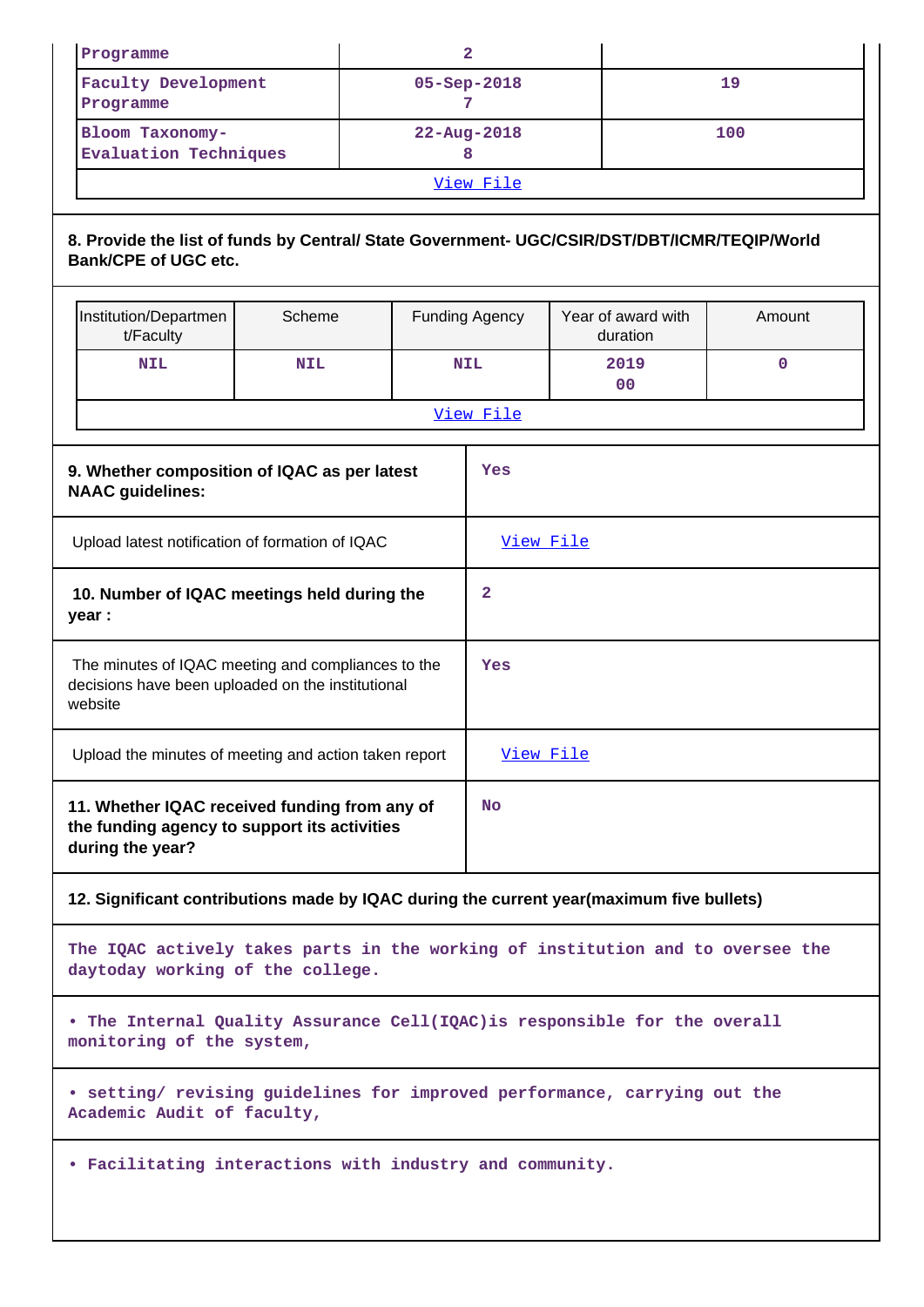**• The IQAC AND Management looks after the faculty requirement, infrastructure and financial expenditure and provides the fund for different developmental activities taking place in the campus.**

#### View File

**13. Plan of action chalked out by the IQAC in the beginning of the academic year towards Quality Enhancement and outcome achieved by the end of the academic year**

| Plan of Action                                                                                    | Achivements/Outcomes                                                                                                          |  |  |  |  |
|---------------------------------------------------------------------------------------------------|-------------------------------------------------------------------------------------------------------------------------------|--|--|--|--|
| Academic monitoring system to ensure<br>systematic check points                                   | All courses follow a lecture plan and<br>all teachers prepare a coursefile for<br>their respective subjects each<br>semester. |  |  |  |  |
| Faculty Development Programs were<br>organized to ensure the continuous<br>learning for teachers. | Continuous learning for teachers. Three<br>faculty development programs were<br>organized during the session.                 |  |  |  |  |
| Academic and Administrative Audit                                                                 | The Academic Calendar for the session<br>2018-19 was more elaborate and was<br>successfully executed.                         |  |  |  |  |
| Institutional Social Responsibility<br>activities were given due importance                       | Many activities were organized during<br>the session. Detail report in annexure                                               |  |  |  |  |
| View File                                                                                         |                                                                                                                               |  |  |  |  |
| 14. Whether AQAR was placed before statutory<br>body?                                             | N <sub>O</sub>                                                                                                                |  |  |  |  |

| 15. Whether NAAC/or any other accredited<br>body(s) visited IQAC or interacted with it to<br>assess the functioning? | <b>No</b>         |
|----------------------------------------------------------------------------------------------------------------------|-------------------|
| 16. Whether institutional data submitted to<br>AISHE:                                                                | Yes               |
| Year of Submission                                                                                                   | 2019              |
| Date of Submission                                                                                                   | $27 - Feb - 2019$ |
| 17. Does the Institution have Management<br><b>Information System?</b>                                               | <b>No</b>         |

**Part B** 

## **CRITERION I – CURRICULAR ASPECTS**

#### **1.1 – Curriculum Planning and Implementation**

 1.1.1 – Institution has the mechanism for well planned curriculum delivery and documentation. Explain in 500 words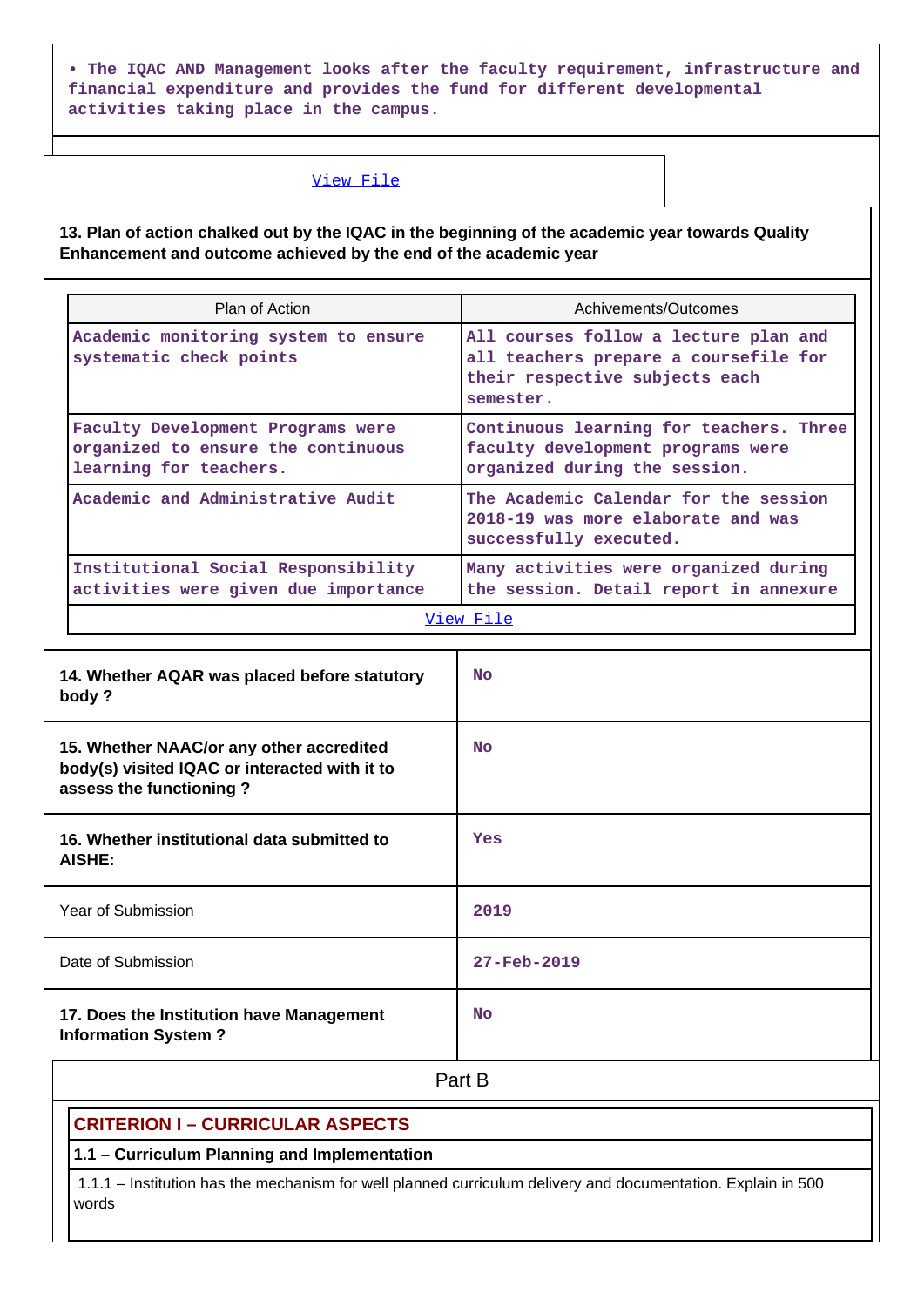**College is affiliated to BILASPUR University which has its admission plan and policy, provides B.Ed. Programme curriculum along with list of different courses, examination scheme, weightage to the theory and practicum. University completes entire admission process by the end of July every year. We strictly follow the syllabus, curriculum policy, plan and instructions who given by BILASPUR UNIVERSITY. College have 2 year B.Ed. programme. While revision and up gradation of syllabus is done at University level, the college has a mechanism for effective, documented curriculum delivery. At the commencement of each academic year, every faculty member provides the students with individual time plans and reading lists foe each course which are displayed in the classroom. These time plans are adhered to, so that the students able to gauge with a degree of clarify, what portion of the curriculum will be delivered within the stipulated time frame. These time plans are also preserved each year as documentation. Besides traditional lectures and seminars, infrastructure for the use of ICT in classroom, like power point presentations, smart boards and audio-visual support are all available to make the delivery of the curriculum enabling and interesting for the students. In some departments, bridge courses or supplementary courses are held in order to make the curriculum delivery more holistic and effective. Tutorials are held with mentoring and participative learning encouraged. Internal assessment is done transparently with examined scripts shown to students. Inter-personal skills are enhanced through Value Education. Curriculum transacted by the institution provides opportunities for the students to acquire and demonstrate knowledge, skills, values and attitudes related to various learning areas The Curriculum promotes a holistic approach to education, placing equal emphasis on the development of knowledge, understanding, skills, values and attitudes. The emphasis is laid on building solid foundations of knowledge and skills, introducing to students a fundamental understanding of key concepts and processes across a breath of key learning areas. Course Outcomes have been developed, each faculty member who is assigned to teach a specific course develops a Unit-based and Subunit Based calendar of activities for the entire term to facilitate the learner well in**

| 1.1.2 – Certificate/ Diploma Courses introduced during the academic year                                                                                                 |                                            |                                                                    |                                                                                             |                       |                      |  |  |  |
|--------------------------------------------------------------------------------------------------------------------------------------------------------------------------|--------------------------------------------|--------------------------------------------------------------------|---------------------------------------------------------------------------------------------|-----------------------|----------------------|--|--|--|
| Certificate                                                                                                                                                              | Diploma Courses                            | Dates of<br>Introduction                                           | Duration<br>Focus on employ<br>ability/entreprene<br>urship                                 |                       | Skill<br>Development |  |  |  |
| <b>Bloom</b><br>Taxonomy                                                                                                                                                 | <b>BT</b>                                  | 06/08/2018                                                         | 42<br><b>YES</b>                                                                            |                       |                      |  |  |  |
| Health and<br>Yoga                                                                                                                                                       | <b>HY</b>                                  | 24/09/2018                                                         | <b>YES</b>                                                                                  |                       |                      |  |  |  |
| Ethic in<br>Education                                                                                                                                                    | EE                                         | 28<br>26/11/2018<br><b>YES</b>                                     |                                                                                             | <b>YES</b>            |                      |  |  |  |
| 1.2 - Academic Flexibility                                                                                                                                               |                                            |                                                                    |                                                                                             |                       |                      |  |  |  |
|                                                                                                                                                                          |                                            | 1.2.1 - New programmes/courses introduced during the academic year |                                                                                             |                       |                      |  |  |  |
|                                                                                                                                                                          | Programme/Course                           | Programme Specialization                                           |                                                                                             | Dates of Introduction |                      |  |  |  |
|                                                                                                                                                                          | <b>Nill</b>                                | Nil                                                                |                                                                                             |                       | Nill                 |  |  |  |
|                                                                                                                                                                          | View File                                  |                                                                    |                                                                                             |                       |                      |  |  |  |
| 1.2.2 - Programmes in which Choice Based Credit System (CBCS)/Elective course system implemented at the<br>affiliated Colleges (if applicable) during the academic year. |                                            |                                                                    |                                                                                             |                       |                      |  |  |  |
|                                                                                                                                                                          | Name of programmes adopting<br><b>CBCS</b> |                                                                    | Date of implementation of<br>Programme Specialization<br><b>CBCS/Elective Course System</b> |                       |                      |  |  |  |

**advance about the academic schedule**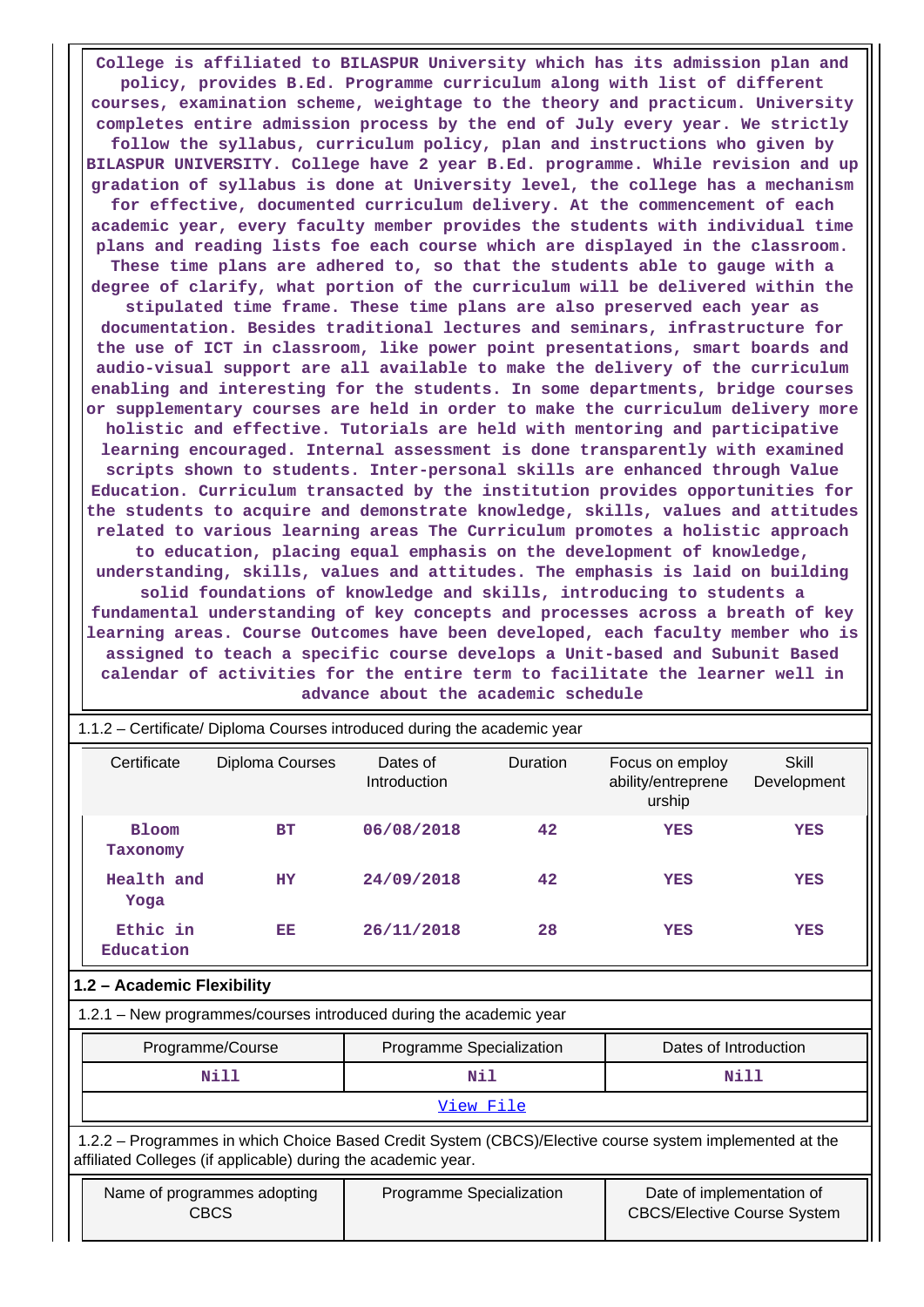| <b>Nill</b>                                                                                                                                                                                                                                                                                                                                                                                                                                                                                                                                                                                                                                                                                                                                                                                                                                                                                                                                                                                                                                                                                                                                                                                                        |                          | Nil         | <b>Nill</b>                                                  |  |  |  |
|--------------------------------------------------------------------------------------------------------------------------------------------------------------------------------------------------------------------------------------------------------------------------------------------------------------------------------------------------------------------------------------------------------------------------------------------------------------------------------------------------------------------------------------------------------------------------------------------------------------------------------------------------------------------------------------------------------------------------------------------------------------------------------------------------------------------------------------------------------------------------------------------------------------------------------------------------------------------------------------------------------------------------------------------------------------------------------------------------------------------------------------------------------------------------------------------------------------------|--------------------------|-------------|--------------------------------------------------------------|--|--|--|
| 1.2.3 - Students enrolled in Certificate/ Diploma Courses introduced during the year                                                                                                                                                                                                                                                                                                                                                                                                                                                                                                                                                                                                                                                                                                                                                                                                                                                                                                                                                                                                                                                                                                                               |                          |             |                                                              |  |  |  |
|                                                                                                                                                                                                                                                                                                                                                                                                                                                                                                                                                                                                                                                                                                                                                                                                                                                                                                                                                                                                                                                                                                                                                                                                                    | Certificate              |             | Diploma Course                                               |  |  |  |
| <b>Number of Students</b>                                                                                                                                                                                                                                                                                                                                                                                                                                                                                                                                                                                                                                                                                                                                                                                                                                                                                                                                                                                                                                                                                                                                                                                          |                          | 140         | Nil                                                          |  |  |  |
| 1.3 - Curriculum Enrichment                                                                                                                                                                                                                                                                                                                                                                                                                                                                                                                                                                                                                                                                                                                                                                                                                                                                                                                                                                                                                                                                                                                                                                                        |                          |             |                                                              |  |  |  |
| 1.3.1 – Value-added courses imparting transferable and life skills offered during the year                                                                                                                                                                                                                                                                                                                                                                                                                                                                                                                                                                                                                                                                                                                                                                                                                                                                                                                                                                                                                                                                                                                         |                          |             |                                                              |  |  |  |
| <b>Value Added Courses</b>                                                                                                                                                                                                                                                                                                                                                                                                                                                                                                                                                                                                                                                                                                                                                                                                                                                                                                                                                                                                                                                                                                                                                                                         | Date of Introduction     |             | Number of Students Enrolled                                  |  |  |  |
| <b>Bloom Taxonomy</b>                                                                                                                                                                                                                                                                                                                                                                                                                                                                                                                                                                                                                                                                                                                                                                                                                                                                                                                                                                                                                                                                                                                                                                                              |                          | 03/08/2018  | 38                                                           |  |  |  |
| Ethic in Education                                                                                                                                                                                                                                                                                                                                                                                                                                                                                                                                                                                                                                                                                                                                                                                                                                                                                                                                                                                                                                                                                                                                                                                                 |                          | 07/09/2018  | 26                                                           |  |  |  |
| Health and Yoga                                                                                                                                                                                                                                                                                                                                                                                                                                                                                                                                                                                                                                                                                                                                                                                                                                                                                                                                                                                                                                                                                                                                                                                                    |                          | 02/11/2018  | 55                                                           |  |  |  |
|                                                                                                                                                                                                                                                                                                                                                                                                                                                                                                                                                                                                                                                                                                                                                                                                                                                                                                                                                                                                                                                                                                                                                                                                                    |                          | View File   |                                                              |  |  |  |
| 1.3.2 - Field Projects / Internships under taken during the year                                                                                                                                                                                                                                                                                                                                                                                                                                                                                                                                                                                                                                                                                                                                                                                                                                                                                                                                                                                                                                                                                                                                                   |                          |             |                                                              |  |  |  |
| Project/Programme Title                                                                                                                                                                                                                                                                                                                                                                                                                                                                                                                                                                                                                                                                                                                                                                                                                                                                                                                                                                                                                                                                                                                                                                                            | Programme Specialization |             | No. of students enrolled for Field<br>Projects / Internships |  |  |  |
| <b>BEd</b>                                                                                                                                                                                                                                                                                                                                                                                                                                                                                                                                                                                                                                                                                                                                                                                                                                                                                                                                                                                                                                                                                                                                                                                                         |                          | internships | 98                                                           |  |  |  |
| MEd                                                                                                                                                                                                                                                                                                                                                                                                                                                                                                                                                                                                                                                                                                                                                                                                                                                                                                                                                                                                                                                                                                                                                                                                                |                          | internships | 45                                                           |  |  |  |
| View File                                                                                                                                                                                                                                                                                                                                                                                                                                                                                                                                                                                                                                                                                                                                                                                                                                                                                                                                                                                                                                                                                                                                                                                                          |                          |             |                                                              |  |  |  |
| 1.4 - Feedback System                                                                                                                                                                                                                                                                                                                                                                                                                                                                                                                                                                                                                                                                                                                                                                                                                                                                                                                                                                                                                                                                                                                                                                                              |                          |             |                                                              |  |  |  |
| 1.4.1 - Whether structured feedback received from all the stakeholders.                                                                                                                                                                                                                                                                                                                                                                                                                                                                                                                                                                                                                                                                                                                                                                                                                                                                                                                                                                                                                                                                                                                                            |                          |             |                                                              |  |  |  |
| <b>Students</b>                                                                                                                                                                                                                                                                                                                                                                                                                                                                                                                                                                                                                                                                                                                                                                                                                                                                                                                                                                                                                                                                                                                                                                                                    |                          |             | Yes                                                          |  |  |  |
| <b>Teachers</b>                                                                                                                                                                                                                                                                                                                                                                                                                                                                                                                                                                                                                                                                                                                                                                                                                                                                                                                                                                                                                                                                                                                                                                                                    |                          | Yes         |                                                              |  |  |  |
| Employers                                                                                                                                                                                                                                                                                                                                                                                                                                                                                                                                                                                                                                                                                                                                                                                                                                                                                                                                                                                                                                                                                                                                                                                                          |                          | Yes         |                                                              |  |  |  |
| Alumni                                                                                                                                                                                                                                                                                                                                                                                                                                                                                                                                                                                                                                                                                                                                                                                                                                                                                                                                                                                                                                                                                                                                                                                                             |                          | Yes         |                                                              |  |  |  |
| Parents                                                                                                                                                                                                                                                                                                                                                                                                                                                                                                                                                                                                                                                                                                                                                                                                                                                                                                                                                                                                                                                                                                                                                                                                            |                          |             | Yes                                                          |  |  |  |
| 1.4.2 – How the feedback obtained is being analyzed and utilized for overall development of the institution?<br>(maximum 500 words)                                                                                                                                                                                                                                                                                                                                                                                                                                                                                                                                                                                                                                                                                                                                                                                                                                                                                                                                                                                                                                                                                |                          |             |                                                              |  |  |  |
| <b>Feedback Obtained</b>                                                                                                                                                                                                                                                                                                                                                                                                                                                                                                                                                                                                                                                                                                                                                                                                                                                                                                                                                                                                                                                                                                                                                                                           |                          |             |                                                              |  |  |  |
| Student Feedback: To make teaching-learning process more effective there is a<br>dire need to get systematic feedback on the rating scale develops by the<br>institute for above said purpose. To collect feedback from the existing<br>students is the regular feature of the institute. At the end of every annual<br>session i.e. March- April month, feedback Performa is distributed individually<br>to the students. About the rating Scale: To collect the data a self prepared<br>questionnaire by the faculty members of the institute is used. This tool is<br>divided into four Areas which are Academics, Infrastructure, Skills/<br>Competencies developed during course of study, Overall Experience in the<br>institute. Students have rated teachers on various dimension weightage to<br>different attributes. It was summarized that beyond that. The teacher uses<br>various means very effectively self-discipline, passion and devotion for the<br>teaching professional parameter is represented as percentage of total number of<br>fee Percentage overall average of rating was also computed for a time by the<br>parents, it is observed that parents are largely teaching and learning. |                          |             |                                                              |  |  |  |

**CRITERION II – TEACHING- LEARNING AND EVALUATION**

**2.1 – Student Enrolment and Profile**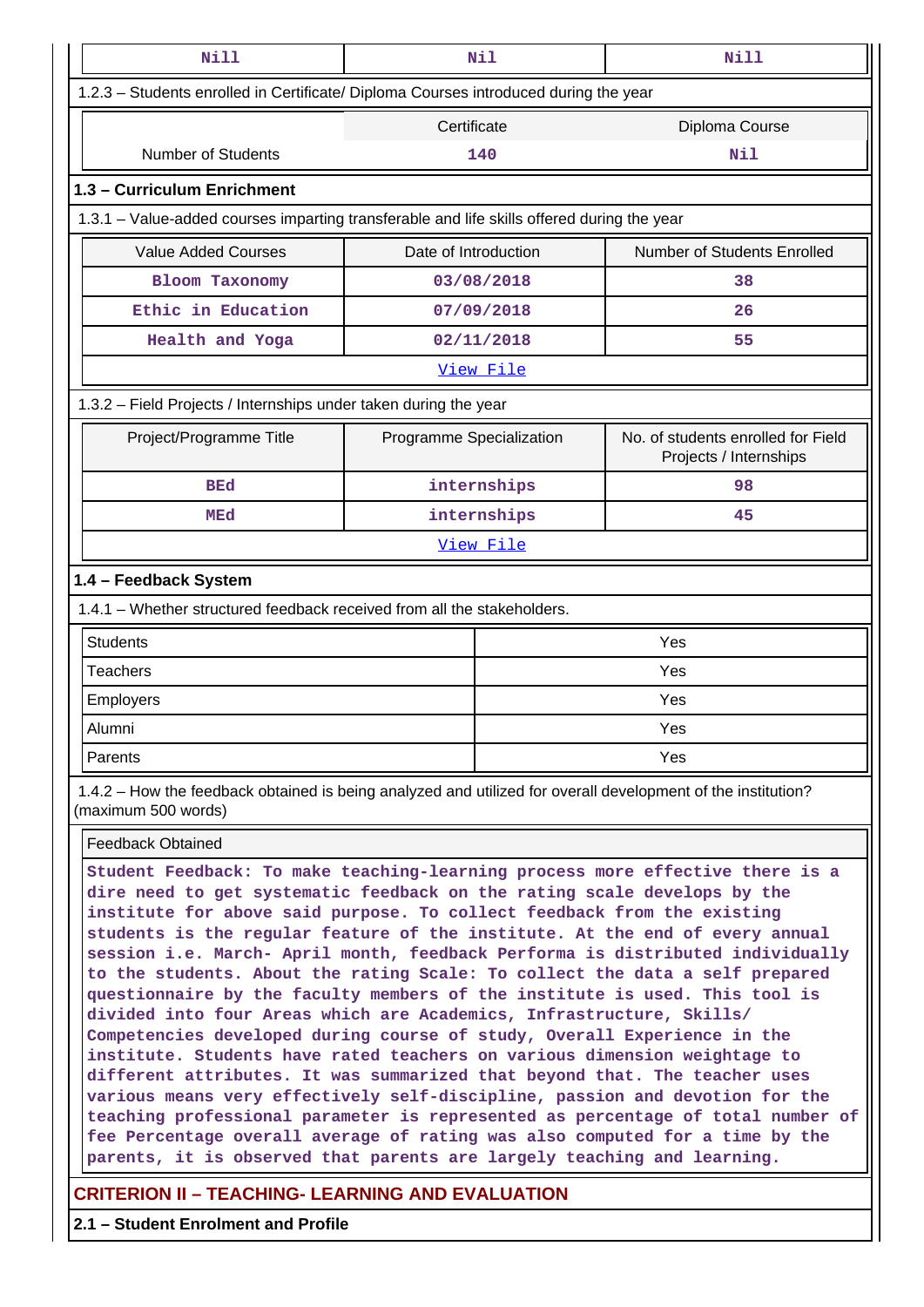|                                                                                                                                                                                                                                                                                                                                                                                                                                                                                                                                                                                                                                                                                                                                                                                                                                                                                                                                                                                                                                                                                                                                                                                                                                                                                                                                                                                                                                                                                                                                                                                                                                                                                                                                                                                                                                                                                                                                                                                                                                                                                                                                                                                                                                                                                                                                                                                                                                                                                                                                                                                                                                                                              | 2.1.1 - Demand Ratio during the year                    |                                                                                                            |                                                                                                  |                                                                                          |                                                             |                              |                                              |                                    |                |
|------------------------------------------------------------------------------------------------------------------------------------------------------------------------------------------------------------------------------------------------------------------------------------------------------------------------------------------------------------------------------------------------------------------------------------------------------------------------------------------------------------------------------------------------------------------------------------------------------------------------------------------------------------------------------------------------------------------------------------------------------------------------------------------------------------------------------------------------------------------------------------------------------------------------------------------------------------------------------------------------------------------------------------------------------------------------------------------------------------------------------------------------------------------------------------------------------------------------------------------------------------------------------------------------------------------------------------------------------------------------------------------------------------------------------------------------------------------------------------------------------------------------------------------------------------------------------------------------------------------------------------------------------------------------------------------------------------------------------------------------------------------------------------------------------------------------------------------------------------------------------------------------------------------------------------------------------------------------------------------------------------------------------------------------------------------------------------------------------------------------------------------------------------------------------------------------------------------------------------------------------------------------------------------------------------------------------------------------------------------------------------------------------------------------------------------------------------------------------------------------------------------------------------------------------------------------------------------------------------------------------------------------------------------------------|---------------------------------------------------------|------------------------------------------------------------------------------------------------------------|--------------------------------------------------------------------------------------------------|------------------------------------------------------------------------------------------|-------------------------------------------------------------|------------------------------|----------------------------------------------|------------------------------------|----------------|
|                                                                                                                                                                                                                                                                                                                                                                                                                                                                                                                                                                                                                                                                                                                                                                                                                                                                                                                                                                                                                                                                                                                                                                                                                                                                                                                                                                                                                                                                                                                                                                                                                                                                                                                                                                                                                                                                                                                                                                                                                                                                                                                                                                                                                                                                                                                                                                                                                                                                                                                                                                                                                                                                              | Name of the<br>Programme<br>Specialization<br>Programme |                                                                                                            | Number of seats<br>available                                                                     |                                                                                          | Number of<br>Application received                           |                              |                                              | <b>Students Enrolled</b>           |                |
|                                                                                                                                                                                                                                                                                                                                                                                                                                                                                                                                                                                                                                                                                                                                                                                                                                                                                                                                                                                                                                                                                                                                                                                                                                                                                                                                                                                                                                                                                                                                                                                                                                                                                                                                                                                                                                                                                                                                                                                                                                                                                                                                                                                                                                                                                                                                                                                                                                                                                                                                                                                                                                                                              | <b>MEd</b>                                              | Teacher<br>Education                                                                                       |                                                                                                  |                                                                                          | 50                                                          |                              | 70                                           | 50                                 |                |
|                                                                                                                                                                                                                                                                                                                                                                                                                                                                                                                                                                                                                                                                                                                                                                                                                                                                                                                                                                                                                                                                                                                                                                                                                                                                                                                                                                                                                                                                                                                                                                                                                                                                                                                                                                                                                                                                                                                                                                                                                                                                                                                                                                                                                                                                                                                                                                                                                                                                                                                                                                                                                                                                              | <b>BEd</b>                                              | Teacher<br>Education                                                                                       |                                                                                                  |                                                                                          | 100                                                         |                              | 120                                          |                                    | 100            |
|                                                                                                                                                                                                                                                                                                                                                                                                                                                                                                                                                                                                                                                                                                                                                                                                                                                                                                                                                                                                                                                                                                                                                                                                                                                                                                                                                                                                                                                                                                                                                                                                                                                                                                                                                                                                                                                                                                                                                                                                                                                                                                                                                                                                                                                                                                                                                                                                                                                                                                                                                                                                                                                                              |                                                         |                                                                                                            |                                                                                                  |                                                                                          | View File                                                   |                              |                                              |                                    |                |
|                                                                                                                                                                                                                                                                                                                                                                                                                                                                                                                                                                                                                                                                                                                                                                                                                                                                                                                                                                                                                                                                                                                                                                                                                                                                                                                                                                                                                                                                                                                                                                                                                                                                                                                                                                                                                                                                                                                                                                                                                                                                                                                                                                                                                                                                                                                                                                                                                                                                                                                                                                                                                                                                              | 2.2 - Catering to Student Diversity                     |                                                                                                            |                                                                                                  |                                                                                          |                                                             |                              |                                              |                                    |                |
|                                                                                                                                                                                                                                                                                                                                                                                                                                                                                                                                                                                                                                                                                                                                                                                                                                                                                                                                                                                                                                                                                                                                                                                                                                                                                                                                                                                                                                                                                                                                                                                                                                                                                                                                                                                                                                                                                                                                                                                                                                                                                                                                                                                                                                                                                                                                                                                                                                                                                                                                                                                                                                                                              |                                                         | 2.2.1 - Student - Full time teacher ratio (current year data)                                              |                                                                                                  |                                                                                          |                                                             |                              |                                              |                                    |                |
| Number of<br>Year<br>Number of<br>Number of<br>students enrolled<br>students enrolled<br>fulltime teachers<br>in the institution<br>in the institution<br>available in the<br>(UG)<br>(PG)<br>institution<br>teaching only UG<br>courses                                                                                                                                                                                                                                                                                                                                                                                                                                                                                                                                                                                                                                                                                                                                                                                                                                                                                                                                                                                                                                                                                                                                                                                                                                                                                                                                                                                                                                                                                                                                                                                                                                                                                                                                                                                                                                                                                                                                                                                                                                                                                                                                                                                                                                                                                                                                                                                                                                     |                                                         |                                                                                                            | Number of<br>fulltime teachers<br>available in the<br>institution<br>teaching only PG<br>courses |                                                                                          | Number of<br>teachers<br>teaching both UG<br>and PG courses |                              |                                              |                                    |                |
|                                                                                                                                                                                                                                                                                                                                                                                                                                                                                                                                                                                                                                                                                                                                                                                                                                                                                                                                                                                                                                                                                                                                                                                                                                                                                                                                                                                                                                                                                                                                                                                                                                                                                                                                                                                                                                                                                                                                                                                                                                                                                                                                                                                                                                                                                                                                                                                                                                                                                                                                                                                                                                                                              | 2018                                                    | 100                                                                                                        |                                                                                                  | 50                                                                                       | 16                                                          |                              | 10                                           |                                    | 26             |
|                                                                                                                                                                                                                                                                                                                                                                                                                                                                                                                                                                                                                                                                                                                                                                                                                                                                                                                                                                                                                                                                                                                                                                                                                                                                                                                                                                                                                                                                                                                                                                                                                                                                                                                                                                                                                                                                                                                                                                                                                                                                                                                                                                                                                                                                                                                                                                                                                                                                                                                                                                                                                                                                              | 2.3 - Teaching - Learning Process                       |                                                                                                            |                                                                                                  |                                                                                          |                                                             |                              |                                              |                                    |                |
|                                                                                                                                                                                                                                                                                                                                                                                                                                                                                                                                                                                                                                                                                                                                                                                                                                                                                                                                                                                                                                                                                                                                                                                                                                                                                                                                                                                                                                                                                                                                                                                                                                                                                                                                                                                                                                                                                                                                                                                                                                                                                                                                                                                                                                                                                                                                                                                                                                                                                                                                                                                                                                                                              |                                                         | 2.3.1 - Percentage of teachers using ICT for effective teaching with Learning Management Systems (LMS), E- |                                                                                                  |                                                                                          |                                                             |                              |                                              |                                    |                |
|                                                                                                                                                                                                                                                                                                                                                                                                                                                                                                                                                                                                                                                                                                                                                                                                                                                                                                                                                                                                                                                                                                                                                                                                                                                                                                                                                                                                                                                                                                                                                                                                                                                                                                                                                                                                                                                                                                                                                                                                                                                                                                                                                                                                                                                                                                                                                                                                                                                                                                                                                                                                                                                                              |                                                         | learning resources etc. (current year data)                                                                |                                                                                                  |                                                                                          |                                                             |                              |                                              |                                    |                |
|                                                                                                                                                                                                                                                                                                                                                                                                                                                                                                                                                                                                                                                                                                                                                                                                                                                                                                                                                                                                                                                                                                                                                                                                                                                                                                                                                                                                                                                                                                                                                                                                                                                                                                                                                                                                                                                                                                                                                                                                                                                                                                                                                                                                                                                                                                                                                                                                                                                                                                                                                                                                                                                                              | Number of<br><b>Teachers on Roll</b>                    | Number of<br>teachers using<br>ICT (LMS, e-<br>Resources)                                                  |                                                                                                  | Number of ICT<br><b>ICT Tools and</b><br>enabled<br>resources<br>available<br>Classrooms |                                                             | Numberof smart<br>classrooms |                                              | E-resources and<br>techniques used |                |
|                                                                                                                                                                                                                                                                                                                                                                                                                                                                                                                                                                                                                                                                                                                                                                                                                                                                                                                                                                                                                                                                                                                                                                                                                                                                                                                                                                                                                                                                                                                                                                                                                                                                                                                                                                                                                                                                                                                                                                                                                                                                                                                                                                                                                                                                                                                                                                                                                                                                                                                                                                                                                                                                              | 26                                                      | 9                                                                                                          |                                                                                                  | 6                                                                                        | 4                                                           |                              | $\mathbf{1}$                                 |                                    | $\overline{2}$ |
|                                                                                                                                                                                                                                                                                                                                                                                                                                                                                                                                                                                                                                                                                                                                                                                                                                                                                                                                                                                                                                                                                                                                                                                                                                                                                                                                                                                                                                                                                                                                                                                                                                                                                                                                                                                                                                                                                                                                                                                                                                                                                                                                                                                                                                                                                                                                                                                                                                                                                                                                                                                                                                                                              |                                                         |                                                                                                            |                                                                                                  | View File of ICT Tools and resources                                                     |                                                             |                              |                                              |                                    |                |
|                                                                                                                                                                                                                                                                                                                                                                                                                                                                                                                                                                                                                                                                                                                                                                                                                                                                                                                                                                                                                                                                                                                                                                                                                                                                                                                                                                                                                                                                                                                                                                                                                                                                                                                                                                                                                                                                                                                                                                                                                                                                                                                                                                                                                                                                                                                                                                                                                                                                                                                                                                                                                                                                              |                                                         |                                                                                                            |                                                                                                  |                                                                                          |                                                             |                              | View File of E-resources and techniques used |                                    |                |
|                                                                                                                                                                                                                                                                                                                                                                                                                                                                                                                                                                                                                                                                                                                                                                                                                                                                                                                                                                                                                                                                                                                                                                                                                                                                                                                                                                                                                                                                                                                                                                                                                                                                                                                                                                                                                                                                                                                                                                                                                                                                                                                                                                                                                                                                                                                                                                                                                                                                                                                                                                                                                                                                              |                                                         | 2.3.2 - Students mentoring system available in the institution? Give details. (maximum 500 words)          |                                                                                                  |                                                                                          |                                                             |                              |                                              |                                    |                |
| College has adopted a Mentoring System as a student support measure. A mentor is a teacher acting both as a<br>friend and a role model over a small group of students assigned to each mentor. Mentor records the profile of all<br>the assigned students with regards to their academic performance and participation in campus activities and any<br>other initiative. Mentee can contact their mentor for any academic or non-academic support. The mentor guides<br>a student in his /her academic, emotional and psychological development, particularly in the latter's transition<br>phase. The mentor guides his wards to take out the best in him/her. In this system, Each faculty member is the<br>mentor of a group of 14-15 mentees allocated to him/ her by the Principal of the Institute. The teacher mentor<br>collects personal information from the mentees without touching sensitive issues or any information out of the<br>mentee and then provides the needed counseling to her/ him. Critical issues are brought in the notice of the<br>Head of the Institute. The teacher meets the mentee formally or informally outside class hours as well and guides<br>them regarding their career options. A documented record of the mentoring process is maintained by the mentor<br>teacher for reference purposes. Types of Mentoring: Course-specific - regarding attendance and performance in<br>the present semester and overall performance in the previous semester, participation in various activities on and<br>off campus. Professional Guidance - regarding self-employment opportunities, entrepreneurship development,<br>morale, honesty, and integrity required for career growth. Career advancement - regarding professional goals,<br>selection of school or institute for career, higher education, competitive exams etc. Role of Mentor: • Meets the<br>group of students at least twice a month. • Continuously monitors, counsels, guides and motivates the students<br>in all academic matters. • Advises students regarding choice of electives, project, assignments etc. • Contacts<br>parents/guardians if situation demands e.g. academic irregularities, negative behavioral changes and<br>interpersonal relations, detrimental activities etc. • Advises students in their career development/professional<br>guidance. • Keeps contact with the students even after their graduation. • Intimates Principal and suggest if any<br>administrative action is called for. • Maintains a brief but clear record of all discussions with students • Maintains<br>a brief but clear record of all discussions with students. |                                                         |                                                                                                            |                                                                                                  |                                                                                          |                                                             |                              |                                              |                                    |                |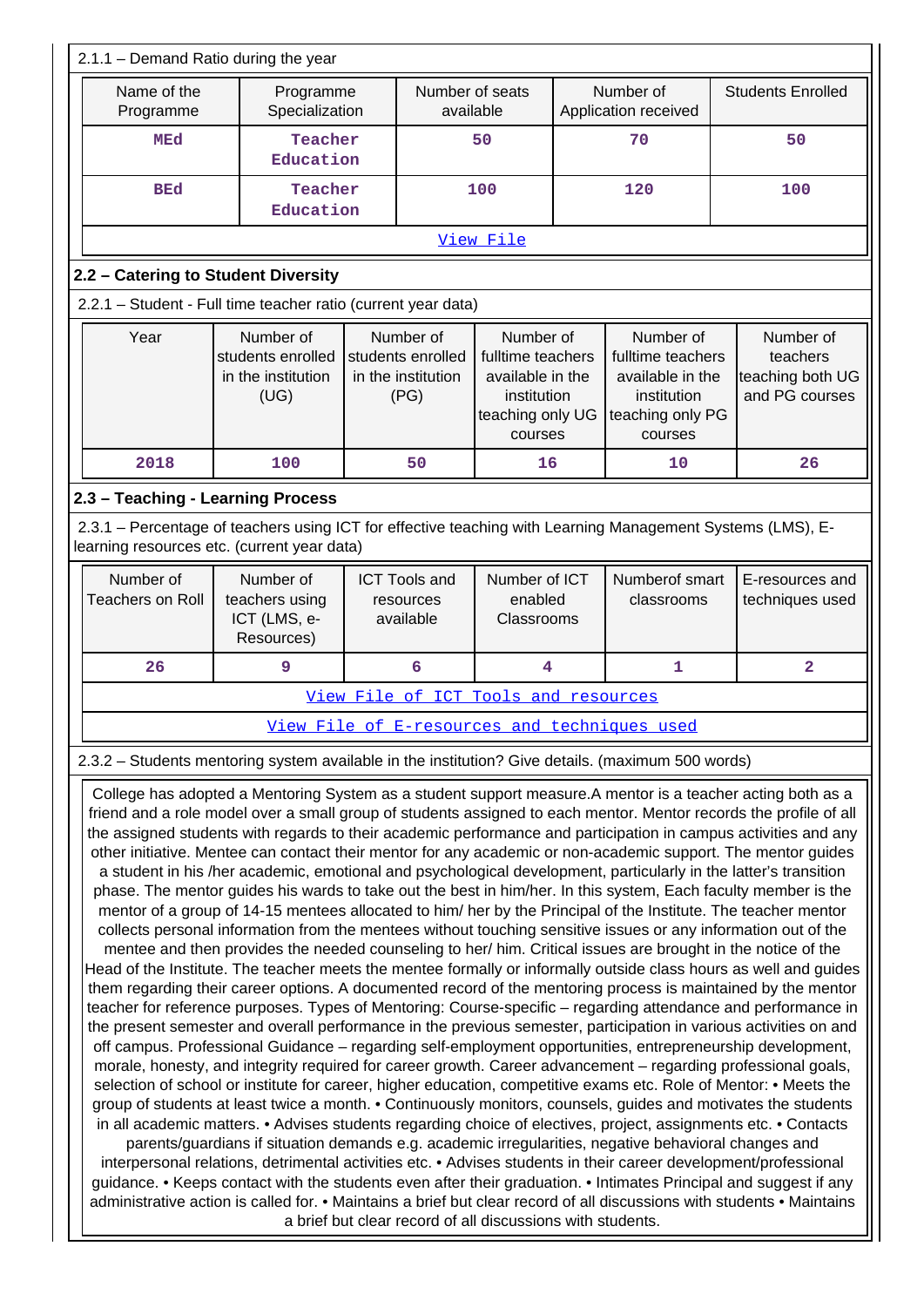| Number of students enrolled in the<br>institution                                                                                                                                                                                                                                                                                                                                                                                                                                                                                                                                                                                                                                                                                                                                                                                                                                                                                                                                                                                                                                                                                                                                                                                                                                                                                                                    |                                                                                                                           | Number of fulltime teachers |                                                                                     |                 |             | Mentor: Mentee Ratio                                                            |  |                                                                                       |
|----------------------------------------------------------------------------------------------------------------------------------------------------------------------------------------------------------------------------------------------------------------------------------------------------------------------------------------------------------------------------------------------------------------------------------------------------------------------------------------------------------------------------------------------------------------------------------------------------------------------------------------------------------------------------------------------------------------------------------------------------------------------------------------------------------------------------------------------------------------------------------------------------------------------------------------------------------------------------------------------------------------------------------------------------------------------------------------------------------------------------------------------------------------------------------------------------------------------------------------------------------------------------------------------------------------------------------------------------------------------|---------------------------------------------------------------------------------------------------------------------------|-----------------------------|-------------------------------------------------------------------------------------|-----------------|-------------|---------------------------------------------------------------------------------|--|---------------------------------------------------------------------------------------|
| 150                                                                                                                                                                                                                                                                                                                                                                                                                                                                                                                                                                                                                                                                                                                                                                                                                                                                                                                                                                                                                                                                                                                                                                                                                                                                                                                                                                  |                                                                                                                           |                             |                                                                                     | 26              |             | 1:6                                                                             |  |                                                                                       |
| 2.4 - Teacher Profile and Quality                                                                                                                                                                                                                                                                                                                                                                                                                                                                                                                                                                                                                                                                                                                                                                                                                                                                                                                                                                                                                                                                                                                                                                                                                                                                                                                                    |                                                                                                                           |                             |                                                                                     |                 |             |                                                                                 |  |                                                                                       |
| 2.4.1 - Number of full time teachers appointed during the year                                                                                                                                                                                                                                                                                                                                                                                                                                                                                                                                                                                                                                                                                                                                                                                                                                                                                                                                                                                                                                                                                                                                                                                                                                                                                                       |                                                                                                                           |                             |                                                                                     |                 |             |                                                                                 |  |                                                                                       |
| No. of sanctioned<br>positions                                                                                                                                                                                                                                                                                                                                                                                                                                                                                                                                                                                                                                                                                                                                                                                                                                                                                                                                                                                                                                                                                                                                                                                                                                                                                                                                       | No. of filled positions<br>Positions filled during<br>No. of faculty with<br>Vacant positions<br>the current year<br>Ph.D |                             |                                                                                     |                 |             |                                                                                 |  |                                                                                       |
| 26                                                                                                                                                                                                                                                                                                                                                                                                                                                                                                                                                                                                                                                                                                                                                                                                                                                                                                                                                                                                                                                                                                                                                                                                                                                                                                                                                                   | 26                                                                                                                        |                             |                                                                                     | <b>Nill</b>     |             | <b>Nill</b>                                                                     |  | 1                                                                                     |
| 2.4.2 - Honours and recognition received by teachers (received awards, recognition, fellowships at State, National,<br>International level from Government, recognised bodies during the year)                                                                                                                                                                                                                                                                                                                                                                                                                                                                                                                                                                                                                                                                                                                                                                                                                                                                                                                                                                                                                                                                                                                                                                       |                                                                                                                           |                             |                                                                                     |                 |             |                                                                                 |  |                                                                                       |
| Year of Award                                                                                                                                                                                                                                                                                                                                                                                                                                                                                                                                                                                                                                                                                                                                                                                                                                                                                                                                                                                                                                                                                                                                                                                                                                                                                                                                                        |                                                                                                                           | international level         | Name of full time teachers<br>receiving awards from<br>state level, national level, |                 | Designation |                                                                                 |  | Name of the award,<br>fellowship, received from<br>Government or recognized<br>bodies |
| 2018                                                                                                                                                                                                                                                                                                                                                                                                                                                                                                                                                                                                                                                                                                                                                                                                                                                                                                                                                                                                                                                                                                                                                                                                                                                                                                                                                                 |                                                                                                                           | <b>NIL</b>                  |                                                                                     |                 | Nill        |                                                                                 |  | <b>NIL</b>                                                                            |
|                                                                                                                                                                                                                                                                                                                                                                                                                                                                                                                                                                                                                                                                                                                                                                                                                                                                                                                                                                                                                                                                                                                                                                                                                                                                                                                                                                      |                                                                                                                           |                             |                                                                                     | View File       |             |                                                                                 |  |                                                                                       |
| 2.5 - Evaluation Process and Reforms                                                                                                                                                                                                                                                                                                                                                                                                                                                                                                                                                                                                                                                                                                                                                                                                                                                                                                                                                                                                                                                                                                                                                                                                                                                                                                                                 |                                                                                                                           |                             |                                                                                     |                 |             |                                                                                 |  |                                                                                       |
| 2.5.1 - Number of days from the date of semester-end/ year- end examination till the declaration of results during<br>the year                                                                                                                                                                                                                                                                                                                                                                                                                                                                                                                                                                                                                                                                                                                                                                                                                                                                                                                                                                                                                                                                                                                                                                                                                                       |                                                                                                                           |                             |                                                                                     |                 |             |                                                                                 |  |                                                                                       |
| Programme Name                                                                                                                                                                                                                                                                                                                                                                                                                                                                                                                                                                                                                                                                                                                                                                                                                                                                                                                                                                                                                                                                                                                                                                                                                                                                                                                                                       | Programme Code                                                                                                            |                             | Semester/year<br>Last date of the last<br>semester-end/year-<br>end examination     |                 |             | Date of declaration of<br>results of semester-<br>end/ year- end<br>examination |  |                                                                                       |
| <b>BEd</b>                                                                                                                                                                                                                                                                                                                                                                                                                                                                                                                                                                                                                                                                                                                                                                                                                                                                                                                                                                                                                                                                                                                                                                                                                                                                                                                                                           | 640                                                                                                                       |                             |                                                                                     | <b>YEAR</b>     |             | 15/05/2019                                                                      |  | 09/09/2019                                                                            |
| MEd                                                                                                                                                                                                                                                                                                                                                                                                                                                                                                                                                                                                                                                                                                                                                                                                                                                                                                                                                                                                                                                                                                                                                                                                                                                                                                                                                                  | 650                                                                                                                       |                             |                                                                                     | <b>SEMESTER</b> |             | 30/04/2019                                                                      |  | 30/06/2019                                                                            |
|                                                                                                                                                                                                                                                                                                                                                                                                                                                                                                                                                                                                                                                                                                                                                                                                                                                                                                                                                                                                                                                                                                                                                                                                                                                                                                                                                                      |                                                                                                                           |                             |                                                                                     | View File       |             |                                                                                 |  |                                                                                       |
| 2.5.2 – Reforms initiated on Continuous Internal Evaluation (CIE) system at the institutional level (250 words)                                                                                                                                                                                                                                                                                                                                                                                                                                                                                                                                                                                                                                                                                                                                                                                                                                                                                                                                                                                                                                                                                                                                                                                                                                                      |                                                                                                                           |                             |                                                                                     |                 |             |                                                                                 |  |                                                                                       |
| At Institute level, effective implementation of tutorial and pre exam test<br>takes place and results are declared within eight days. The students can see<br>their evaluated answer sheets and discuss the same with concerned faculty. Term<br>test is based on the university syllabus. Theory questions and numerical<br>questions are also included. Time duration is timed for the above examination.<br>It is ensured that questions are relevant to thinking process of the student<br>and of progressive nature. The answer sheets are assessed on the point view of<br>understanding the subject as main criteria. At the same time presentation is<br>also looked into. Viva and oral are conducted with the current topics with the<br>relevant academicians to give an exposure to the students of the various<br>disciplines. Practical are conducted with the latest equipments and in a<br>healthy environment. All the exams are conducted in a student friendly<br>environment so that the student can give full and meaningful performance. For<br>smooth conduction of University theory examination, faculty members is<br>appointed. The faculty enters attendance and marks of the students<br>periodically. The university appoints examiners for the practical examinations<br>and viva voce examinations as per the University directives. |                                                                                                                           |                             |                                                                                     |                 |             |                                                                                 |  |                                                                                       |
| 2.5.3 – Academic calendar prepared and adhered for conduct of Examination and other related matters (250<br>words)                                                                                                                                                                                                                                                                                                                                                                                                                                                                                                                                                                                                                                                                                                                                                                                                                                                                                                                                                                                                                                                                                                                                                                                                                                                   |                                                                                                                           |                             |                                                                                     |                 |             |                                                                                 |  |                                                                                       |
| The Institution's internal academic calendar is thoughtfully drafted in such a<br>way that it is in with the University, BILASPUR UNIVERSITY Calendar. The                                                                                                                                                                                                                                                                                                                                                                                                                                                                                                                                                                                                                                                                                                                                                                                                                                                                                                                                                                                                                                                                                                                                                                                                           |                                                                                                                           |                             |                                                                                     |                 |             |                                                                                 |  |                                                                                       |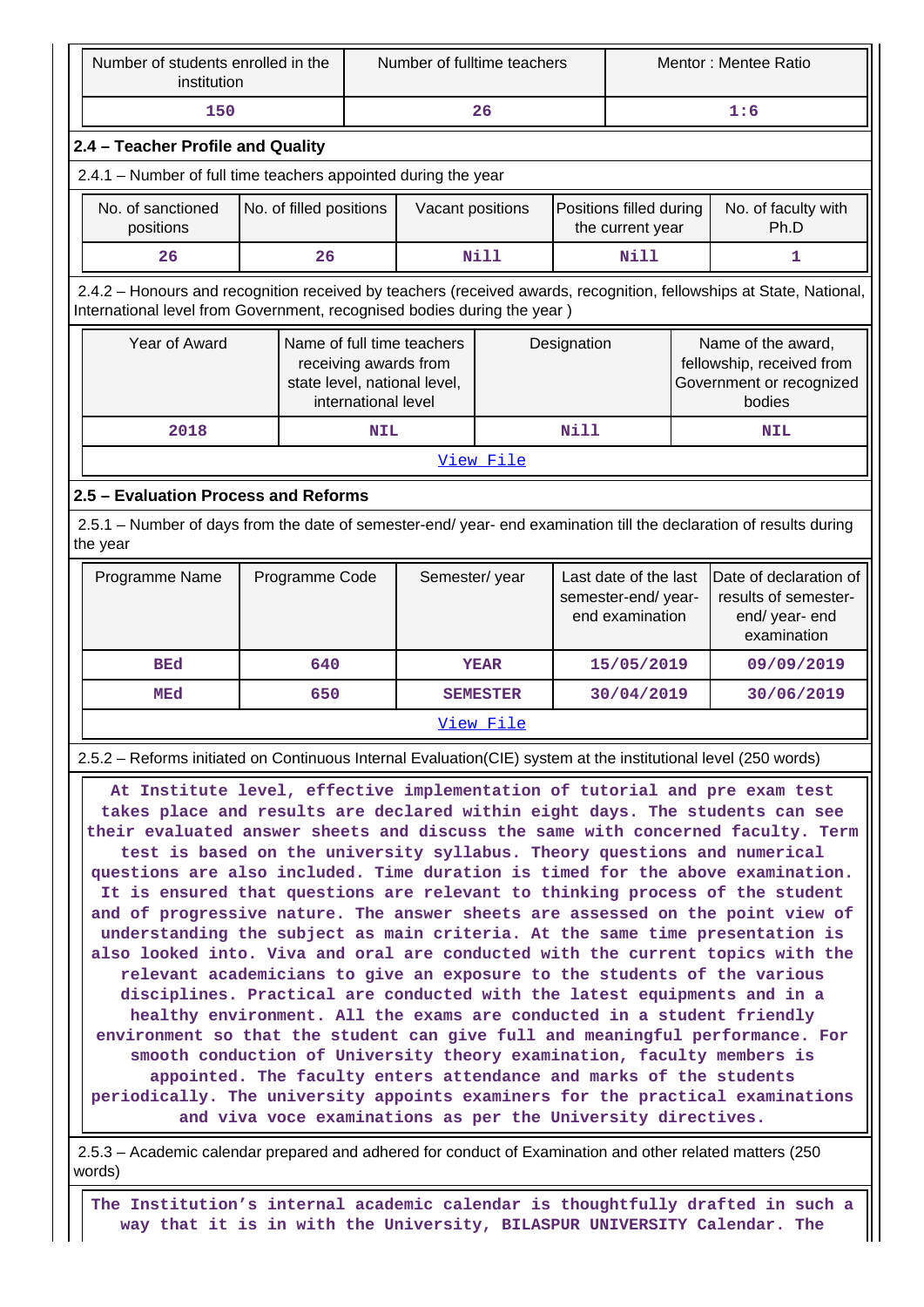**academic calendar outlines the semester class work schedule internal examination schedule, external examination schedule, class room activities and tutorials etc are properly spread out through the span of the session so that students can continuously go through a process of evaluation and academic growth. The faculty members got syllabus as well as tentative academic calendar coming semester in advance which enable them to plan and division of syllabus. The head of the Institution finalizes the course allocation for the faculty members based on their choice and area of interest or expertise. Time table incharge prepares the time table as per the guideline of respective statuary bodies for the number of credit hours for each subject prior to the commencement of the semester. Academic calendar is provided to the students through information handbook of the institution as well as display on the notice board. In addition to the mid-term exams other Institutional Internal activities such as beginning of session, Orientation Programme, Celebration of Important days other activities etc are also part of academic calendar.**

### **2.6 – Student Performance and Learning Outcomes**

 2.6.1 – Program outcomes, program specific outcomes and course outcomes for all programs offered by the institution are stated and displayed in website of the institution (to provide the weblink)

https://www.shyamcollege.in/naac/course-outcomes.pdf

| 2.6.2 - Pass percentage of students |  |  |
|-------------------------------------|--|--|
|-------------------------------------|--|--|

| Programme<br>Code | Programme<br>Name | Programme<br>Specialization | Number of<br>students<br>appeared in the<br>final year<br>examination | Number of<br>students passed<br>in final year<br>examination | Pass Percentage |  |  |
|-------------------|-------------------|-----------------------------|-----------------------------------------------------------------------|--------------------------------------------------------------|-----------------|--|--|
| 640               | <b>BEd</b>        | Teacher<br>Education        | 100                                                                   | 100                                                          | 100             |  |  |
| 650               | MEd               | Teacher<br>Education        | 50                                                                    | 50                                                           | 50              |  |  |
|                   |                   |                             | View File                                                             |                                                              |                 |  |  |

## **2.7 – Student Satisfaction Survey**

 2.7.1 – Student Satisfaction Survey (SSS) on overall institutional performance (Institution may design the questionnaire) (results and details be provided as weblink)

https://www.shyamcollege.in/alumni.php

## **CRITERION III – RESEARCH, INNOVATIONS AND EXTENSION**

## **3.1 – Resource Mobilization for Research**

3.1.1 – Research funds sanctioned and received from various agencies, industry and other organisations

| Nature of the Project  | <b>Duration</b> | Name of the funding<br>agency | Total grant<br>sanctioned | Amount received<br>during the year |  |
|------------------------|-----------------|-------------------------------|---------------------------|------------------------------------|--|
| Any Other<br>(Specify) | 180             | Mother<br>Society             | 120000                    | 120000                             |  |
|                        |                 | View File                     |                           |                                    |  |

#### **3.2 – Innovation Ecosystem**

 3.2.1 – Workshops/Seminars Conducted on Intellectual Property Rights (IPR) and Industry-Academia Innovative practices during the year

| Title of workshop/seminar | Name of the Dept. | Date       |  |  |
|---------------------------|-------------------|------------|--|--|
| An extension lecture on   | College Cultural  | 17/09/2018 |  |  |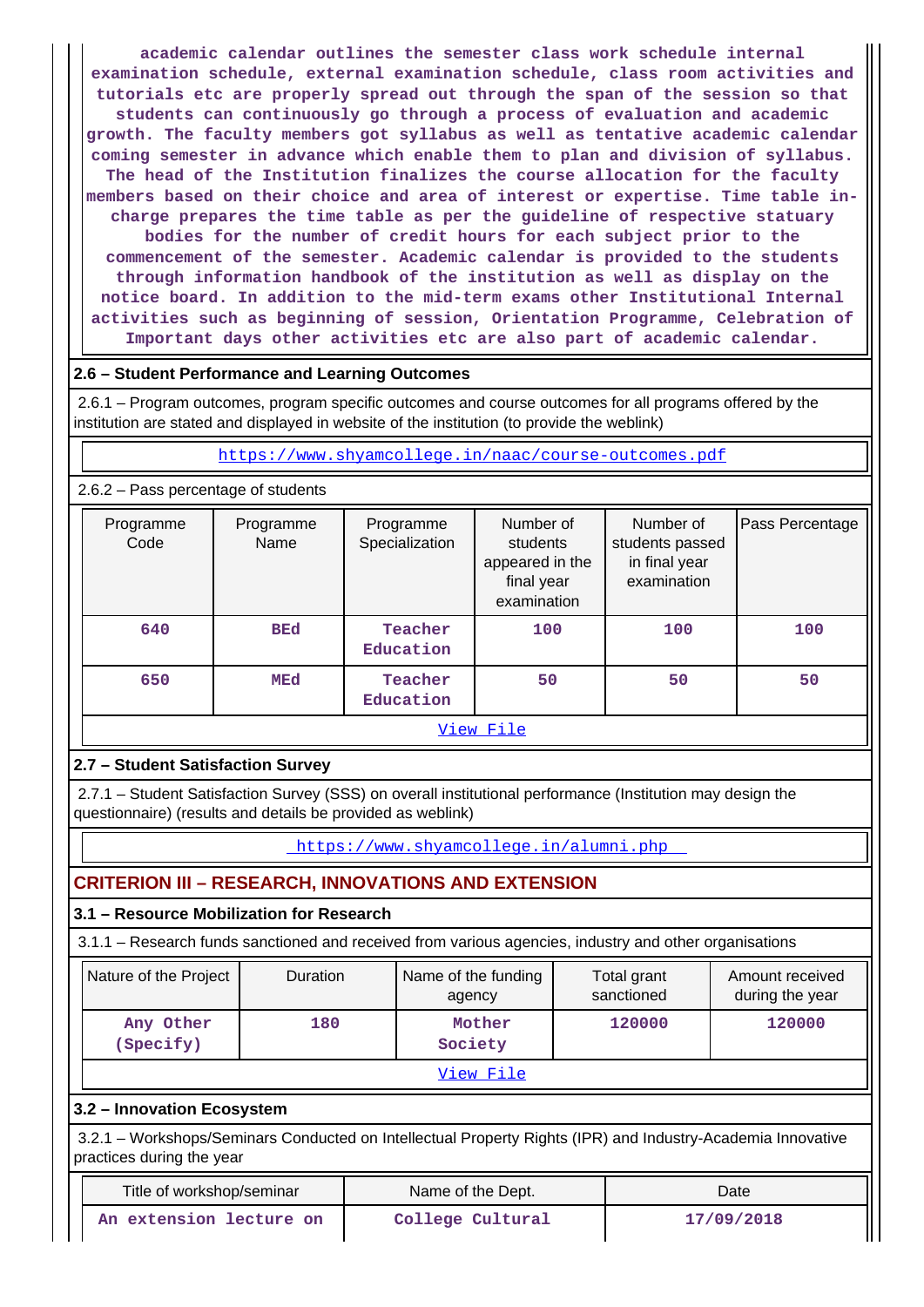| Micro English by Mr.<br>Akash Gadhewal.                                                                                                                               |                        |                 |                               | Committee                     |           |                         |               |                                                 |               |                                          |
|-----------------------------------------------------------------------------------------------------------------------------------------------------------------------|------------------------|-----------------|-------------------------------|-------------------------------|-----------|-------------------------|---------------|-------------------------------------------------|---------------|------------------------------------------|
| A Workshop on Art of<br>Living by Mr. A P Singh                                                                                                                       |                        |                 |                               | College Cultural<br>Committee |           |                         |               | 10/10/2018                                      |               |                                          |
| A Workshop on Drama and<br>Art in Education by Ms.<br>Barkha Singh                                                                                                    |                        |                 | College Workshop<br>Committee |                               |           | 04/12/2018              |               |                                                 |               |                                          |
| National Seminar on<br>"Teacher Education -<br>Issues and Challenges "by<br>IQAC Cell                                                                                 |                        |                 | College Workshop<br>Committee |                               |           | 15/01/2019              |               |                                                 |               |                                          |
| 3.2.2 - Awards for Innovation won by Institution/Teachers/Research scholars/Students during the year                                                                  |                        |                 |                               |                               |           |                         |               |                                                 |               |                                          |
| Title of the innovation                                                                                                                                               |                        | Name of Awardee |                               | Awarding Agency               |           |                         | Date of award |                                                 |               | Category                                 |
| Nil                                                                                                                                                                   | Nil                    |                 |                               |                               | Nil       |                         | Nill          |                                                 |               | Nil                                      |
|                                                                                                                                                                       |                        |                 |                               |                               | View File |                         |               |                                                 |               |                                          |
| 3.2.3 – No. of Incubation centre created, start-ups incubated on campus during the year                                                                               |                        |                 |                               |                               |           |                         |               |                                                 |               |                                          |
| Incubation<br>Center                                                                                                                                                  | Name                   |                 |                               | Sponsered By                  |           | Name of the<br>Start-up |               | Nature of Start-<br><b>up</b>                   |               | Date of<br>Commencement                  |
| N11                                                                                                                                                                   | Nil                    |                 |                               | Nil                           |           | Nil                     |               | N11                                             | Nill          |                                          |
|                                                                                                                                                                       | View File              |                 |                               |                               |           |                         |               |                                                 |               |                                          |
| 3.3 - Research Publications and Awards                                                                                                                                |                        |                 |                               |                               |           |                         |               |                                                 |               |                                          |
| 3.3.1 - Incentive to the teachers who receive recognition/awards                                                                                                      |                        |                 |                               |                               |           |                         |               |                                                 |               |                                          |
| <b>State</b>                                                                                                                                                          |                        |                 |                               | National                      |           |                         |               |                                                 | International |                                          |
| 0 <sub>0</sub>                                                                                                                                                        |                        |                 | 0 <sub>0</sub>                |                               |           |                         |               | 0 <sub>0</sub>                                  |               |                                          |
| 3.3.2 – Ph. Ds awarded during the year (applicable for PG College, Research Center)                                                                                   |                        |                 |                               |                               |           |                         |               |                                                 |               |                                          |
|                                                                                                                                                                       | Name of the Department |                 |                               |                               |           |                         |               | Number of PhD's Awarded                         |               |                                          |
|                                                                                                                                                                       | Nil                    |                 |                               |                               |           |                         | Nill          |                                                 |               |                                          |
| 3.3.3 - Research Publications in the Journals notified on UGC website during the year                                                                                 |                        |                 |                               |                               |           |                         |               |                                                 |               |                                          |
| <b>Type</b>                                                                                                                                                           |                        |                 | Department                    |                               |           | Number of Publication   |               |                                                 | any)          | Average Impact Factor (if                |
| National                                                                                                                                                              |                        |                 | Education                     |                               |           | 1                       |               |                                                 |               | 2.5                                      |
| National                                                                                                                                                              |                        |                 | Education                     |                               |           | 1                       |               |                                                 |               | 2.9                                      |
|                                                                                                                                                                       |                        |                 |                               |                               | View File |                         |               |                                                 |               |                                          |
| 3.3.4 - Books and Chapters in edited Volumes / Books published, and papers in National/International Conference<br>Proceedings per Teacher during the year            |                        |                 |                               |                               |           |                         |               |                                                 |               |                                          |
|                                                                                                                                                                       | Department             |                 |                               |                               |           |                         |               | Number of Publication                           |               |                                          |
|                                                                                                                                                                       | Nil                    |                 |                               |                               |           |                         |               | Nill                                            |               |                                          |
|                                                                                                                                                                       |                        |                 |                               |                               | View File |                         |               |                                                 |               |                                          |
| 3.3.5 - Bibliometrics of the publications during the last Academic year based on average citation index in Scopus/<br>Web of Science or PubMed/ Indian Citation Index |                        |                 |                               |                               |           |                         |               |                                                 |               |                                          |
| Title of the<br>Paper                                                                                                                                                 | Name of<br>Author      |                 | Title of journal              | Year of<br>publication        |           | <b>Citation Index</b>   |               | Institutional<br>affiliation as<br>mentioned in |               | Number of<br>citations<br>excluding self |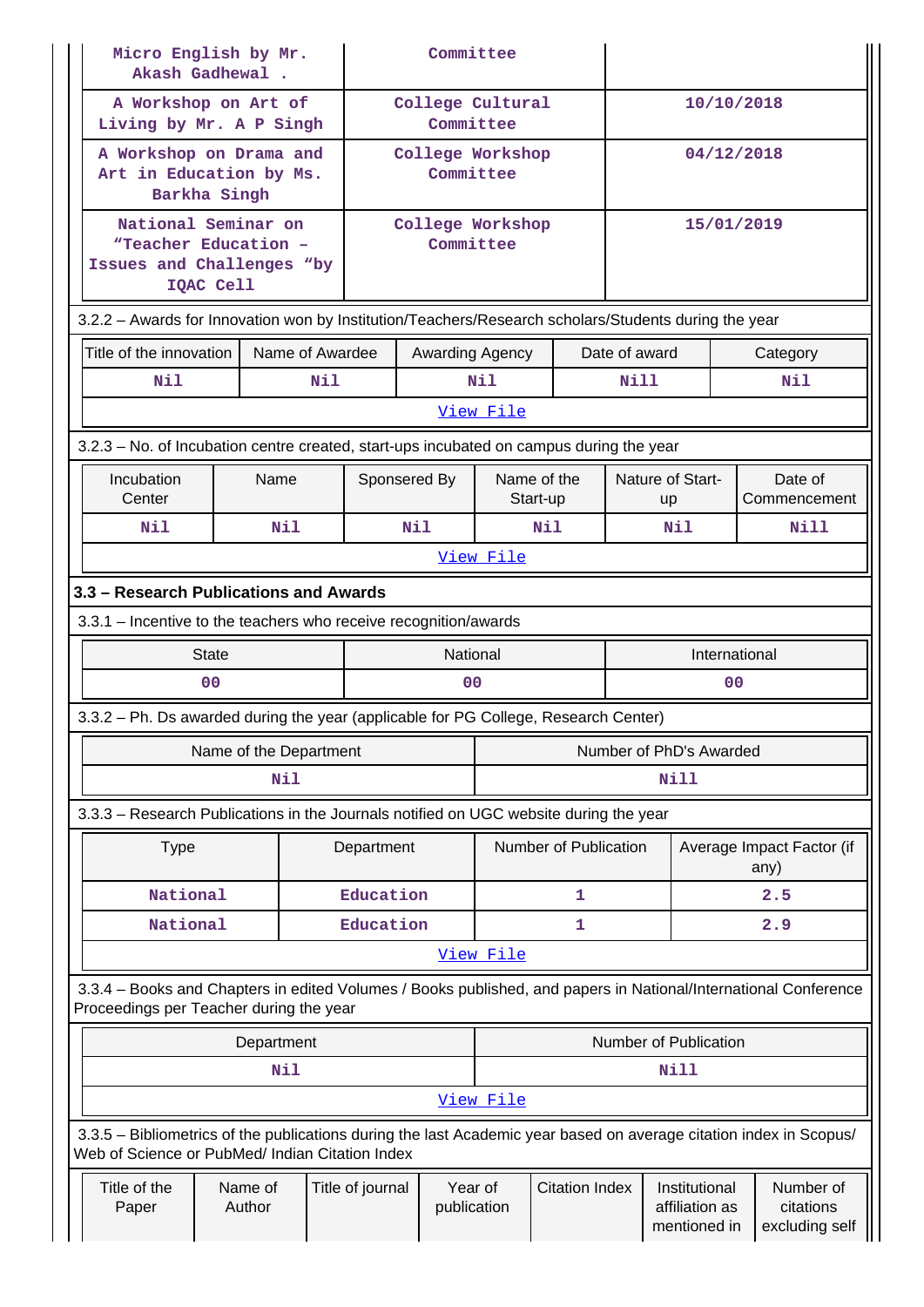|                                                                                                                                                                                                                    |  |                   |  |                                                      |  |                             |                                                          |                                                         | the publication                                      |                                                          | citation                                                           |  |
|--------------------------------------------------------------------------------------------------------------------------------------------------------------------------------------------------------------------|--|-------------------|--|------------------------------------------------------|--|-----------------------------|----------------------------------------------------------|---------------------------------------------------------|------------------------------------------------------|----------------------------------------------------------|--------------------------------------------------------------------|--|
| Nil                                                                                                                                                                                                                |  | Nil               |  | Nil                                                  |  | Nill                        |                                                          | $\mathbf 0$                                             | Nil                                                  |                                                          | <b>Nill</b>                                                        |  |
|                                                                                                                                                                                                                    |  |                   |  |                                                      |  | View File                   |                                                          |                                                         |                                                      |                                                          |                                                                    |  |
| 3.3.6 - h-Index of the Institutional Publications during the year. (based on Scopus/ Web of science)                                                                                                               |  |                   |  |                                                      |  |                             |                                                          |                                                         |                                                      |                                                          |                                                                    |  |
| Title of the<br>Paper                                                                                                                                                                                              |  | Name of<br>Author |  | Title of journal                                     |  | Year of<br>publication      |                                                          | h-index                                                 | Number of<br>citations<br>excluding self<br>citation |                                                          | Institutional<br>affiliation as<br>mentioned in<br>the publication |  |
| Nil                                                                                                                                                                                                                |  | Nil               |  | Nil                                                  |  | <b>Nill</b>                 |                                                          | N11                                                     | <b>Nill</b>                                          |                                                          | N11                                                                |  |
|                                                                                                                                                                                                                    |  |                   |  |                                                      |  | View File                   |                                                          |                                                         |                                                      |                                                          |                                                                    |  |
| 3.3.7 - Faculty participation in Seminars/Conferences and Symposia during the year:                                                                                                                                |  |                   |  |                                                      |  |                             |                                                          |                                                         |                                                      |                                                          |                                                                    |  |
| Number of Faculty                                                                                                                                                                                                  |  |                   |  | International                                        |  | National                    |                                                          | <b>State</b>                                            |                                                      |                                                          | Local                                                              |  |
| <b>Nill</b>                                                                                                                                                                                                        |  |                   |  | <b>Nill</b>                                          |  | <b>Nill</b>                 |                                                          | <b>Nill</b>                                             |                                                      |                                                          | <b>Nill</b>                                                        |  |
|                                                                                                                                                                                                                    |  |                   |  |                                                      |  | View File                   |                                                          |                                                         |                                                      |                                                          |                                                                    |  |
| 3.4 - Extension Activities                                                                                                                                                                                         |  |                   |  |                                                      |  |                             |                                                          |                                                         |                                                      |                                                          |                                                                    |  |
| 3.4.1 - Number of extension and outreach programmes conducted in collaboration with industry, community and<br>Non- Government Organisations through NSS/NCC/Red cross/Youth Red Cross (YRC) etc., during the year |  |                   |  |                                                      |  |                             |                                                          |                                                         |                                                      |                                                          |                                                                    |  |
| Title of the activities                                                                                                                                                                                            |  |                   |  | Organising unit/agency/<br>collaborating agency      |  |                             | Number of teachers<br>participated in such<br>activities |                                                         |                                                      | Number of students<br>participated in such<br>activities |                                                                    |  |
| Say no to plastic                                                                                                                                                                                                  |  |                   |  | Vardan Education<br>and Health Research<br>Institute |  |                             | 12                                                       |                                                         |                                                      | 120                                                      |                                                                    |  |
| International<br>women day                                                                                                                                                                                         |  |                   |  | Vardan Education<br>and Health Research<br>Institute |  |                             | 13                                                       |                                                         |                                                      | 109                                                      |                                                                    |  |
| National youth<br>day                                                                                                                                                                                              |  |                   |  | Shri Salasar<br>Education Society                    |  |                             | 20                                                       |                                                         |                                                      | 140                                                      |                                                                    |  |
| Tree Plantation                                                                                                                                                                                                    |  |                   |  | Vardan Education<br>and Health Research<br>Institute |  |                             | 15                                                       |                                                         |                                                      | 105                                                      |                                                                    |  |
|                                                                                                                                                                                                                    |  |                   |  |                                                      |  | View File                   |                                                          |                                                         |                                                      |                                                          |                                                                    |  |
| 3.4.2 - Awards and recognition received for extension activities from Government and other recognized bodies<br>during the year                                                                                    |  |                   |  |                                                      |  |                             |                                                          |                                                         |                                                      |                                                          |                                                                    |  |
| Name of the activity                                                                                                                                                                                               |  |                   |  | Award/Recognition                                    |  |                             |                                                          | <b>Awarding Bodies</b>                                  |                                                      |                                                          | Number of students<br><b>Benefited</b>                             |  |
| Nil                                                                                                                                                                                                                |  |                   |  | Nil                                                  |  |                             |                                                          | Nil                                                     |                                                      |                                                          | Nill                                                               |  |
|                                                                                                                                                                                                                    |  |                   |  |                                                      |  | View File                   |                                                          |                                                         |                                                      |                                                          |                                                                    |  |
| 3.4.3 - Students participating in extension activities with Government Organisations, Non-Government<br>Organisations and programmes such as Swachh Bharat, Aids Awareness, Gender Issue, etc. during the year     |  |                   |  |                                                      |  |                             |                                                          |                                                         |                                                      |                                                          |                                                                    |  |
| Name of the scheme                                                                                                                                                                                                 |  |                   |  | Organising unit/Agen<br>cy/collaborating<br>agency   |  | Name of the activity        |                                                          | Number of teachers<br>participated in such<br>activites |                                                      |                                                          | Number of students<br>participated in such<br>activites            |  |
| Beti Bachao,<br>Gram<br>Beti Padhao<br>Panchayat,<br>Rishabh Tirth                                                                                                                                                 |  |                   |  |                                                      |  | Beti Bachao,<br>Beti Padhao |                                                          | 16                                                      |                                                      |                                                          | 98                                                                 |  |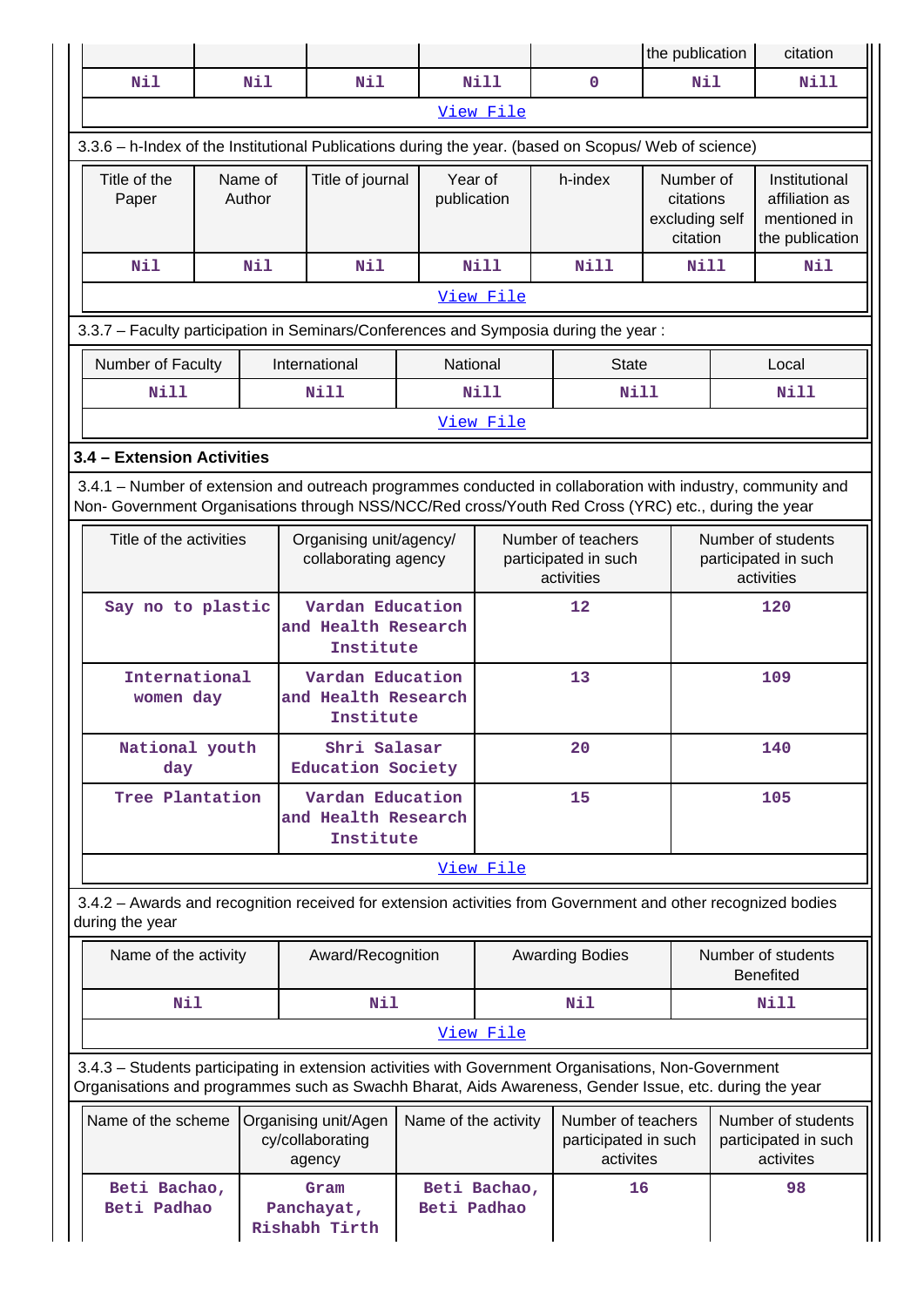| 3.5 - Collaborations                                                                                                                                     |                         |                |             |                                                                                                                                                                                                                                                                                    |                             |     |                    |            |                |  |
|----------------------------------------------------------------------------------------------------------------------------------------------------------|-------------------------|----------------|-------------|------------------------------------------------------------------------------------------------------------------------------------------------------------------------------------------------------------------------------------------------------------------------------------|-----------------------------|-----|--------------------|------------|----------------|--|
| 3.5.1 – Number of Collaborative activities for research, faculty exchange, student exchange during the year                                              |                         |                |             |                                                                                                                                                                                                                                                                                    |                             |     |                    |            |                |  |
| Nature of activity                                                                                                                                       |                         |                | Participant |                                                                                                                                                                                                                                                                                    | Source of financial support |     |                    |            | Duration       |  |
| Nil                                                                                                                                                      |                         |                | 00          |                                                                                                                                                                                                                                                                                    |                             | Nil |                    |            | 0 <sub>0</sub> |  |
|                                                                                                                                                          |                         |                |             |                                                                                                                                                                                                                                                                                    | View File                   |     |                    |            |                |  |
| 3.5.2 - Linkages with institutions/industries for internship, on-the- job training, project work, sharing of research<br>facilities etc. during the year |                         |                |             |                                                                                                                                                                                                                                                                                    |                             |     |                    |            |                |  |
| Nature of linkage                                                                                                                                        | Title of the<br>linkage |                |             | Name of the<br>partnering<br>institution/<br>industry<br>/research lab<br>with contact<br>details                                                                                                                                                                                  | <b>Duration From</b>        |     | <b>Duration To</b> |            | Participant    |  |
| TEACHER TR<br><b>AINING/INTER</b><br><b>NSHIP</b>                                                                                                        | <b>TRAINING</b>         | <b>TEACHER</b> |             | GOVT H.S.<br>SCHOOL,<br><b>BARPALI</b><br>KALA, SAKTI<br>GOVT H.S.<br>SCHOOL,<br><b>BUDHANPUR,</b><br><b>SAKTI GOVT</b><br>H.S. SCHOOL,<br><b>ACHANAKPUR,</b><br>SAKTI GOVT<br>H.S. SCHOOL,<br><b>ASHONDA,</b><br><b>SAKTI GOVT</b><br>H.S. SCHOOL,<br>GAHRINMUDA,<br><b>SAKTI</b> | 01/12/2018                  |     | 15/12/2018         |            | 100            |  |
| TEACHER TR<br><b>AINING/INTER</b><br><b>NSHIP</b>                                                                                                        | <b>TRAINING</b>         | <b>TEACHER</b> |             | GOVT H.S.<br>SCHOOL,<br><b>BARPALI</b><br>KALA, SAKTI<br>GOVT H.S.<br>SCHOOL,<br><b>BUDHANPUR,</b><br>SAKTI GOVT<br>H.S. SCHOOL,<br><b>ACHANAKPUR,</b><br>SAKTI GOVT<br>H.S. SCHOOL,<br>ASHONDA,<br>SAKTI GOVT<br>H.S. SCHOOL,<br>GAHRINMUDA,<br><b>SAKTI</b>                      | 01/02/2019                  |     |                    | 15/02/2019 | 100            |  |

 $\mathsf{I}$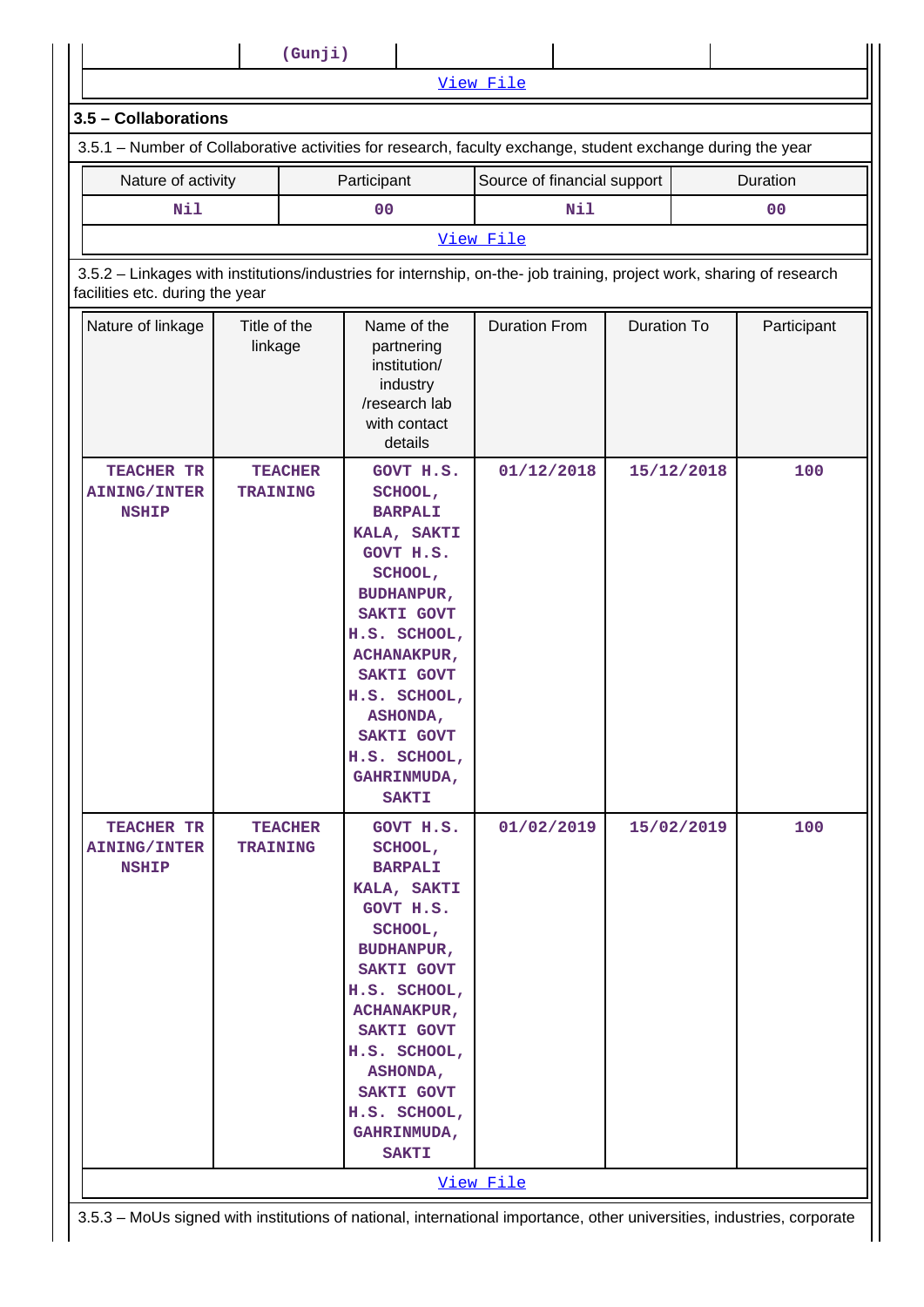| houses etc. during the year |  |  |  |
|-----------------------------|--|--|--|
|-----------------------------|--|--|--|

| Tiouses etc. Quility the year                                                                                                                                                                                              |                                             |                                                                                 |                                                |                                |                    |  |  |
|----------------------------------------------------------------------------------------------------------------------------------------------------------------------------------------------------------------------------|---------------------------------------------|---------------------------------------------------------------------------------|------------------------------------------------|--------------------------------|--------------------|--|--|
| Organisation                                                                                                                                                                                                               | Date of MoU signed                          | Purpose/Activities<br>Number of<br>students/teachers<br>participated under MoUs |                                                |                                |                    |  |  |
| GOVT H.S. SCHOOL,<br>BARPALI KALA, SAKTI<br>GOVT H.S. SCHOOL,<br><b>BUDHANPUR, SAKTI</b><br>GOVT H.S. SCHOOL,<br><b>ACHANAKPUR, SAKTI</b><br>GOVT H.S. SCHOOL,<br>ASHONDA, SAKTI GOVT<br>H.S. SCHOOL,<br>GAHRINMUDA, SAKTI | 07/01/2019                                  |                                                                                 | Teacher Training                               |                                | 186                |  |  |
|                                                                                                                                                                                                                            |                                             | View File                                                                       |                                                |                                |                    |  |  |
| <b>CRITERION IV - INFRASTRUCTURE AND LEARNING RESOURCES</b>                                                                                                                                                                |                                             |                                                                                 |                                                |                                |                    |  |  |
| 4.1 - Physical Facilities                                                                                                                                                                                                  |                                             |                                                                                 |                                                |                                |                    |  |  |
| 4.1.1 - Budget allocation, excluding salary for infrastructure augmentation during the year                                                                                                                                |                                             |                                                                                 |                                                |                                |                    |  |  |
| Budget allocated for infrastructure augmentation                                                                                                                                                                           |                                             |                                                                                 | Budget utilized for infrastructure development |                                |                    |  |  |
|                                                                                                                                                                                                                            | 0.7                                         |                                                                                 |                                                | 0.7                            |                    |  |  |
| 4.1.2 - Details of augmentation in infrastructure facilities during the year                                                                                                                                               |                                             |                                                                                 |                                                |                                |                    |  |  |
| <b>Facilities</b>                                                                                                                                                                                                          |                                             |                                                                                 |                                                | <b>Existing or Newly Added</b> |                    |  |  |
|                                                                                                                                                                                                                            | Campus Area                                 |                                                                                 |                                                | Existing                       |                    |  |  |
|                                                                                                                                                                                                                            | Class rooms                                 |                                                                                 |                                                | Existing                       |                    |  |  |
|                                                                                                                                                                                                                            | Laboratories                                |                                                                                 |                                                | Existing                       |                    |  |  |
|                                                                                                                                                                                                                            | Seminar Halls                               |                                                                                 |                                                | Existing                       |                    |  |  |
| Seminar halls with ICT facilities                                                                                                                                                                                          |                                             |                                                                                 |                                                | Existing                       |                    |  |  |
|                                                                                                                                                                                                                            | Classrooms with LCD facilities              | Existing                                                                        |                                                |                                |                    |  |  |
|                                                                                                                                                                                                                            | Classrooms with Wi-Fi OR LAN                | Existing                                                                        |                                                |                                |                    |  |  |
|                                                                                                                                                                                                                            | Video Centre                                | Existing                                                                        |                                                |                                |                    |  |  |
|                                                                                                                                                                                                                            |                                             | View File                                                                       |                                                |                                |                    |  |  |
| 4.2 - Library as a Learning Resource                                                                                                                                                                                       |                                             |                                                                                 |                                                |                                |                    |  |  |
| 4.2.1 - Library is automated {Integrated Library Management System (ILMS)}                                                                                                                                                 |                                             |                                                                                 |                                                |                                |                    |  |  |
| Name of the ILMS<br>software                                                                                                                                                                                               | Nature of automation (fully<br>or patially) |                                                                                 | Version                                        |                                | Year of automation |  |  |
| Nil                                                                                                                                                                                                                        | Partially                                   |                                                                                 | Nil                                            |                                | 2018               |  |  |
| 4.2.2 - Library Services                                                                                                                                                                                                   |                                             |                                                                                 |                                                |                                |                    |  |  |
| Library<br>Service Type                                                                                                                                                                                                    | Existing                                    |                                                                                 | Newly Added                                    |                                | Total              |  |  |
| 6384<br>Text<br><b>Books</b>                                                                                                                                                                                               | 1276800                                     | 490                                                                             | 98500                                          | 6874                           | 1375300            |  |  |
| 944<br>Reference<br><b>Books</b>                                                                                                                                                                                           | 188800                                      | 50                                                                              | 10200                                          | 994                            | 199000             |  |  |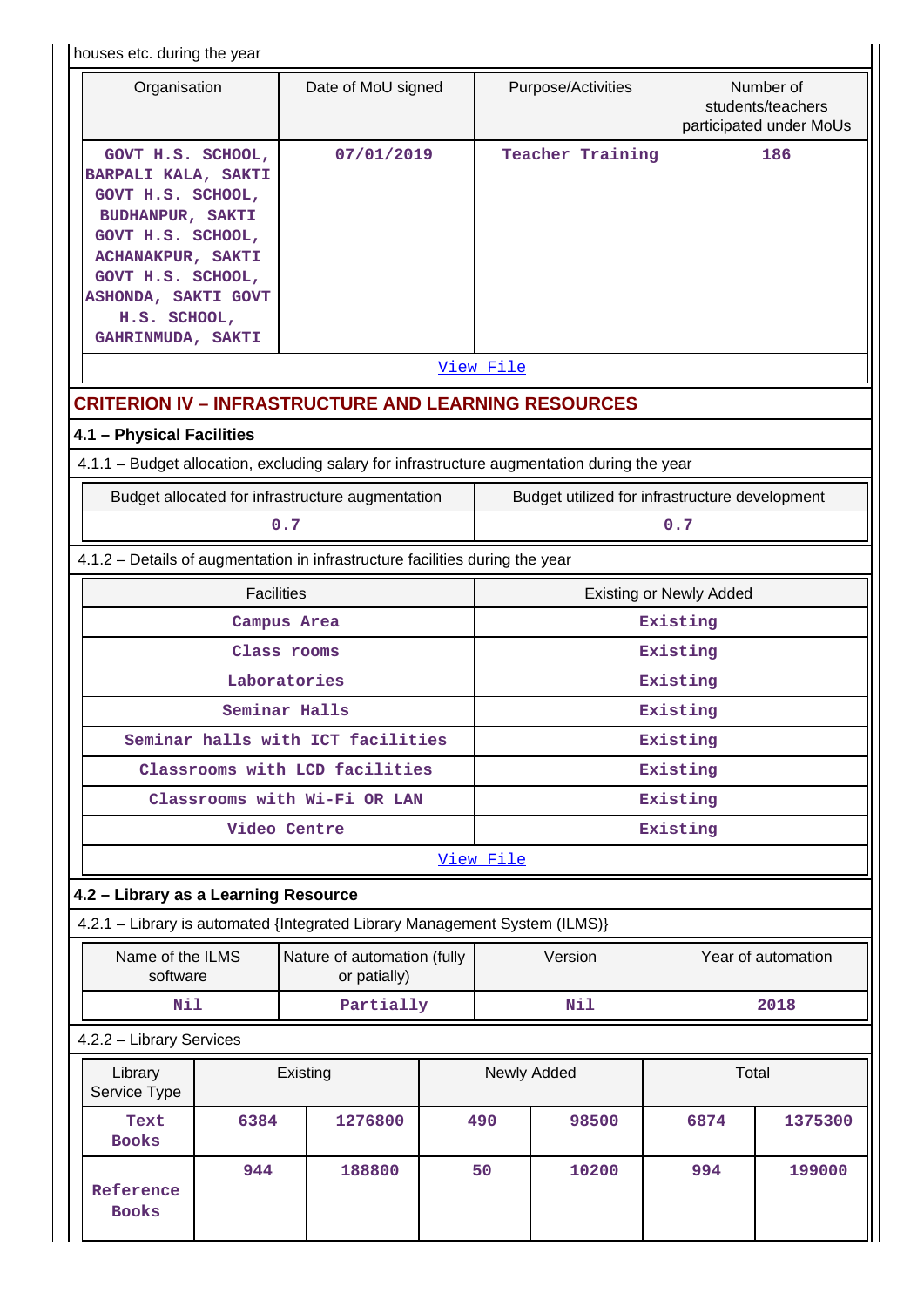| 85<br>8300<br>CD &<br>Video |                                                                                                                                                                                                                                                                                                                                                                                                                                                                                                                                                                                                                                                                                                                                                                                                                                                                        |                                           |                 |            |                                                                  |                            | 25                  | 2500                                                                                                                  |                         | 110                                                                                   |                                     |      | 10800                   |
|-----------------------------|------------------------------------------------------------------------------------------------------------------------------------------------------------------------------------------------------------------------------------------------------------------------------------------------------------------------------------------------------------------------------------------------------------------------------------------------------------------------------------------------------------------------------------------------------------------------------------------------------------------------------------------------------------------------------------------------------------------------------------------------------------------------------------------------------------------------------------------------------------------------|-------------------------------------------|-----------------|------------|------------------------------------------------------------------|----------------------------|---------------------|-----------------------------------------------------------------------------------------------------------------------|-------------------------|---------------------------------------------------------------------------------------|-------------------------------------|------|-------------------------|
|                             | Journals                                                                                                                                                                                                                                                                                                                                                                                                                                                                                                                                                                                                                                                                                                                                                                                                                                                               |                                           | 20              | 6500       |                                                                  | 5                          | 1500                |                                                                                                                       |                         | 25                                                                                    |                                     | 8000 |                         |
|                             |                                                                                                                                                                                                                                                                                                                                                                                                                                                                                                                                                                                                                                                                                                                                                                                                                                                                        |                                           |                 |            |                                                                  |                            | View File           |                                                                                                                       |                         |                                                                                       |                                     |      |                         |
|                             | 4.2.3 - E-content developed by teachers such as: e-PG- Pathshala, CEC (under e-PG- Pathshala CEC (Under<br>Graduate) SWAYAM other MOOCs platform NPTEL/NMEICT/any other Government initiatives & institutional<br>(Learning Management System (LMS) etc                                                                                                                                                                                                                                                                                                                                                                                                                                                                                                                                                                                                                |                                           |                 |            |                                                                  |                            |                     |                                                                                                                       |                         |                                                                                       |                                     |      |                         |
|                             |                                                                                                                                                                                                                                                                                                                                                                                                                                                                                                                                                                                                                                                                                                                                                                                                                                                                        | Name of the Teacher                       |                 |            | Name of the Module                                               |                            |                     | Platform on which module<br>is developed                                                                              |                         |                                                                                       | Date of launching e-<br>content     |      |                         |
|                             | Nil                                                                                                                                                                                                                                                                                                                                                                                                                                                                                                                                                                                                                                                                                                                                                                                                                                                                    |                                           |                 | <b>Nil</b> |                                                                  |                            | Nil                 |                                                                                                                       |                         |                                                                                       | <b>Nill</b>                         |      |                         |
|                             |                                                                                                                                                                                                                                                                                                                                                                                                                                                                                                                                                                                                                                                                                                                                                                                                                                                                        |                                           |                 |            |                                                                  |                            | View File           |                                                                                                                       |                         |                                                                                       |                                     |      |                         |
|                             | 4.3 - IT Infrastructure                                                                                                                                                                                                                                                                                                                                                                                                                                                                                                                                                                                                                                                                                                                                                                                                                                                |                                           |                 |            |                                                                  |                            |                     |                                                                                                                       |                         |                                                                                       |                                     |      |                         |
|                             | 4.3.1 - Technology Upgradation (overall)                                                                                                                                                                                                                                                                                                                                                                                                                                                                                                                                                                                                                                                                                                                                                                                                                               |                                           |                 |            |                                                                  |                            |                     |                                                                                                                       |                         |                                                                                       |                                     |      |                         |
|                             | <b>Type</b>                                                                                                                                                                                                                                                                                                                                                                                                                                                                                                                                                                                                                                                                                                                                                                                                                                                            | <b>Total Co</b><br>mputers                | Computer<br>Lab |            | Internet                                                         | <b>Browsing</b><br>centers | Computer<br>Centers | Office                                                                                                                |                         | <b>Others</b><br>Departme<br>Available<br><b>Bandwidt</b><br>nts<br>h (MBPS/<br>GBPS) |                                     |      |                         |
|                             | Existin<br>g                                                                                                                                                                                                                                                                                                                                                                                                                                                                                                                                                                                                                                                                                                                                                                                                                                                           | 24                                        | $\mathbf{1}$    |            | 1                                                                | $\mathbf{1}$               | $\mathbf{1}$        | $\overline{2}$                                                                                                        | $\overline{2}$          |                                                                                       | 560                                 |      | $\mathbf 0$             |
|                             | Added                                                                                                                                                                                                                                                                                                                                                                                                                                                                                                                                                                                                                                                                                                                                                                                                                                                                  | $\overline{\mathbf{2}}$                   | 0               |            | $\mathbf 0$                                                      | $\mathbf{O}$               | $\mathbf{O}$        | 0                                                                                                                     | $\mathbf 0$             |                                                                                       | 0                                   |      | 0                       |
|                             | Total                                                                                                                                                                                                                                                                                                                                                                                                                                                                                                                                                                                                                                                                                                                                                                                                                                                                  | 26                                        | 1               |            | 1                                                                | 1                          | 1                   | $\mathbf{2}$                                                                                                          | $\overline{\mathbf{2}}$ |                                                                                       | 560                                 |      | 0                       |
|                             |                                                                                                                                                                                                                                                                                                                                                                                                                                                                                                                                                                                                                                                                                                                                                                                                                                                                        |                                           |                 |            |                                                                  |                            |                     | 4.3.2 – Bandwidth available of internet connection in the Institution (Leased line)                                   |                         |                                                                                       |                                     |      |                         |
|                             |                                                                                                                                                                                                                                                                                                                                                                                                                                                                                                                                                                                                                                                                                                                                                                                                                                                                        |                                           |                 |            |                                                                  |                            | 560 MBPS/ GBPS      |                                                                                                                       |                         |                                                                                       |                                     |      |                         |
|                             | 4.3.3 - Facility for e-content                                                                                                                                                                                                                                                                                                                                                                                                                                                                                                                                                                                                                                                                                                                                                                                                                                         |                                           |                 |            |                                                                  |                            |                     |                                                                                                                       |                         |                                                                                       |                                     |      |                         |
|                             |                                                                                                                                                                                                                                                                                                                                                                                                                                                                                                                                                                                                                                                                                                                                                                                                                                                                        |                                           |                 |            | Name of the e-content development facility                       |                            |                     | Provide the link of the videos and media centre and                                                                   | recording facility      |                                                                                       |                                     |      |                         |
|                             |                                                                                                                                                                                                                                                                                                                                                                                                                                                                                                                                                                                                                                                                                                                                                                                                                                                                        |                                           |                 | Nil        |                                                                  |                            |                     |                                                                                                                       |                         | Nil                                                                                   |                                     |      |                         |
|                             | 4.4 - Maintenance of Campus Infrastructure                                                                                                                                                                                                                                                                                                                                                                                                                                                                                                                                                                                                                                                                                                                                                                                                                             |                                           |                 |            |                                                                  |                            |                     |                                                                                                                       |                         |                                                                                       |                                     |      |                         |
|                             | component, during the year                                                                                                                                                                                                                                                                                                                                                                                                                                                                                                                                                                                                                                                                                                                                                                                                                                             |                                           |                 |            |                                                                  |                            |                     | 4.4.1 – Expenditure incurred on maintenance of physical facilities and academic support facilities, excluding salary  |                         |                                                                                       |                                     |      |                         |
|                             |                                                                                                                                                                                                                                                                                                                                                                                                                                                                                                                                                                                                                                                                                                                                                                                                                                                                        | Assigned Budget on<br>academic facilities |                 |            | Expenditure incurred on<br>maintenance of academic<br>facilities |                            |                     | Assigned budget on<br>physical facilities                                                                             |                         |                                                                                       | Expenditure incurredon<br>facilites |      | maintenance of physical |
|                             |                                                                                                                                                                                                                                                                                                                                                                                                                                                                                                                                                                                                                                                                                                                                                                                                                                                                        | 0.55                                      |                 |            | 0.3                                                              |                            |                     | 0.95                                                                                                                  |                         |                                                                                       |                                     | 0.9  |                         |
|                             |                                                                                                                                                                                                                                                                                                                                                                                                                                                                                                                                                                                                                                                                                                                                                                                                                                                                        |                                           |                 |            |                                                                  |                            |                     | 4.4.2 - Procedures and policies for maintaining and utilizing physical, academic and support facilities - laboratory, |                         |                                                                                       |                                     |      |                         |
|                             | library, sports complex, computers, classrooms etc. (maximum 500 words) (information to be available in<br>institutional Website, provide link)<br>The institution ensures adequate availability and optimal utilization of<br>physical infrastructure as it is censoriously linked to the mission of our<br>Institute -"To prepare outstanding educators, scholars and researchers and to<br>advance the profession of Teacher Education, To promote research, development<br>and consultancy, To develop critical thinking, effective communication and<br>learning skills in the student Teacher &To impart value based education<br>suitable to the needs of the society." through technically advanced<br>educationalmethods. The institute has adequate physical infrastructural<br>facilities to run the Educational Programme efficiently as per the Norms and |                                           |                 |            |                                                                  |                            |                     |                                                                                                                       |                         |                                                                                       |                                     |      |                         |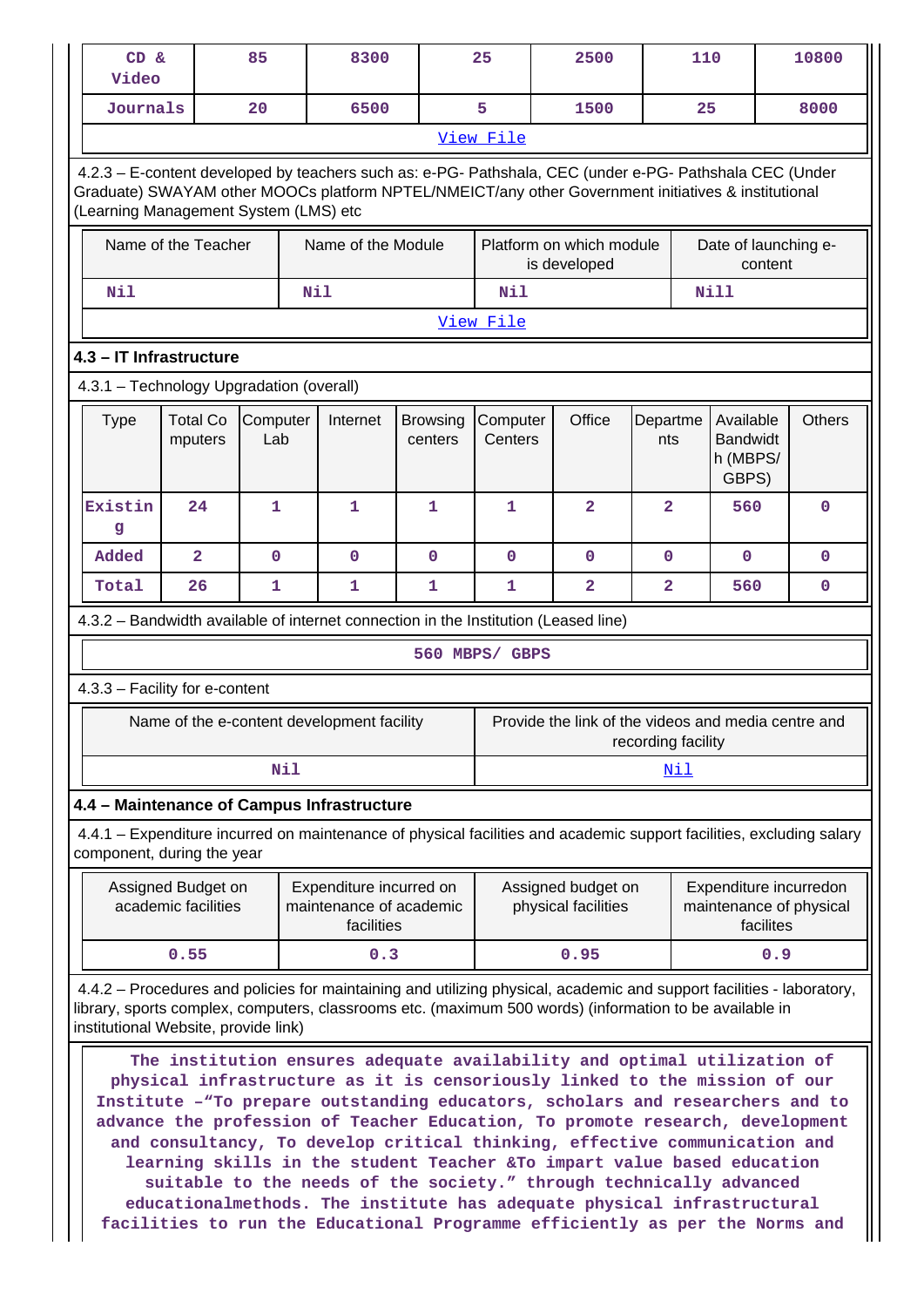**Standards laid down by National Council for Teacher Education & by affiliating body. Sidana Institute of Education has developed complete physical infrastructure as per NCTE norms to run the B. Ed course. The institute has modern and updated infrastructure and learning resources. Institution is located 10 kms off the Holy City Amritsar. The Institute is a self-financed institute. ? Out of total area, 4000 sq. meters (01 acres) is exclusively earmarked for Sidana Institute of Education. It has 2385.13 sq. meters built up area that accommodates the administrative offices and the academic wing. ? There are four classrooms and six method rooms with proper lighting and ventilation and all the classrooms are well equipped with proper furniture, dais, projector and display boards. ? Administrative office, a staff room and a Principal room with adequate space to conduct meetings and discussions with the faculty. ? Well-equipped library and a reading room having seating capacity for 60 pupil teachers. Library has internet connectivity and a photocopier with the facility of photocopying. ? ICT Resource Centre fully equipped with 40 computers with latest configuration and internet facility with each system. ? Psychology Resource Centre with sufficient number of Tests and Psychological Testing Equipment's. ? The Curriculum Laboratory is a Centre for instructional materials in teacher education institutes. It is designed for the professional development of pupil teachers. ? Art and Work Experience Resource Centre with adequate material. ? We have well-furnished Tutorial rooms, Seminar Hall and a Multipurpose Hall having seating capacity of more than five hundred persons to conduct various academic and cultural activities. ? The institute has separate common rooms for boys and girls. There is a Rest cum Medical Room provided with First aid facility. Sports, Music Room, Canteen and a Store Room are also available in the college campus. ? Morning assemblies are conducted in Open Air Theatre as well as in Multipurpose Hall. A well sized Parking Space for vehicles is also available in the campus. ? There is provision for indoor games such as Carom, Chess as well as outdoor games like Volley ball, Badminton, Shotput, Discus throw, Relay-race, Kho-Kho, Tug-of- war and 200 metre athletic track for all athletics activities. ? There are separate toilets and wash rooms for boys, girls and college staff. Proper Fire Safety measures (Fire Extinguishers) are also placed in the college building. Institution has heavy Gen-set for the power backup to meet the emergency need. Its campus is surrounded with lots**

https://www.shyamcollege.in/naac/co-curricular-activities.pdf

## **CRITERION V – STUDENT SUPPORT AND PROGRESSION**

#### **5.1 – Student Support**

5.1.1 – Scholarships and Financial Support

|                                         | Name/Title of the scheme | Amount in Rupees |         |  |  |
|-----------------------------------------|--------------------------|------------------|---------|--|--|
| Financial Support<br>from institution   | Nil                      |                  |         |  |  |
| Financial Support<br>from Other Sources |                          |                  |         |  |  |
| a) National                             | CG POST MATRIC           | 196              | 1785000 |  |  |
| b) International                        | <b>NIL</b>               | Nill             | O       |  |  |
| View File                               |                          |                  |         |  |  |

 5.1.2 – Number of capability enhancement and development schemes such as Soft skill development, Remedial coaching, Language lab, Bridge courses, Yoga, Meditation, Personal Counselling and Mentoring etc.,

| Name of the capability<br>enhancement scheme | Date of implemetation | Number of students<br>enrolled | Agencies involved |
|----------------------------------------------|-----------------------|--------------------------------|-------------------|
|                                              |                       |                                |                   |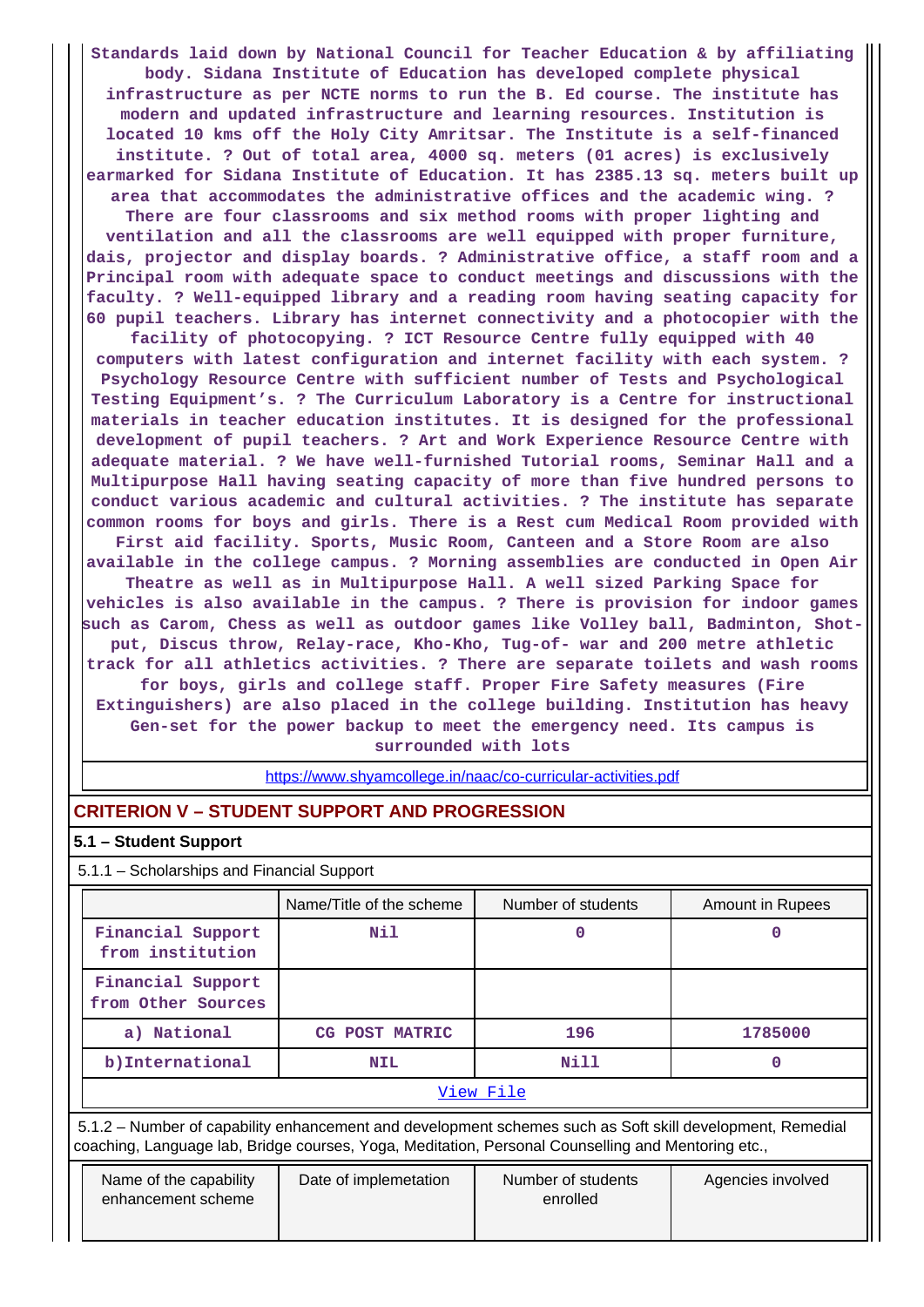| Ethics in<br>Education                                                                                                                                                                 |                                                             |             | 13/08/2018                                                           | 87                                                                          |                                                              |                                                         | Vardan Education<br><b>Health Research</b><br>Institute |  |  |
|----------------------------------------------------------------------------------------------------------------------------------------------------------------------------------------|-------------------------------------------------------------|-------------|----------------------------------------------------------------------|-----------------------------------------------------------------------------|--------------------------------------------------------------|---------------------------------------------------------|---------------------------------------------------------|--|--|
| Remedial Coaching<br>on the bases of<br>house test                                                                                                                                     |                                                             |             | 24/09/2018                                                           | 65                                                                          |                                                              |                                                         | Vardan Education<br><b>Health Research</b><br>Institute |  |  |
| Human rights                                                                                                                                                                           |                                                             |             | 21/01/2019                                                           | 57                                                                          |                                                              | Vardan Education<br><b>Health Research</b><br>Institute |                                                         |  |  |
| Yoga and<br>Medititation                                                                                                                                                               |                                                             |             | 18/02/2019                                                           | 55                                                                          |                                                              | Vardan Education<br><b>Health Research</b><br>Institute |                                                         |  |  |
|                                                                                                                                                                                        |                                                             |             |                                                                      | View File                                                                   |                                                              |                                                         |                                                         |  |  |
| 5.1.3 - Students benefited by guidance for competitive examinations and career counselling offered by the<br>institution during the year                                               |                                                             |             |                                                                      |                                                                             |                                                              |                                                         |                                                         |  |  |
| Year                                                                                                                                                                                   | Name of the<br>scheme                                       |             | Number of<br>benefited<br>students for<br>competitive<br>examination | Number of<br>benefited<br>students by<br>career<br>counseling<br>activities | Number of<br>students who<br>have passedin<br>the comp. exam |                                                         | Number of<br>studentsp placed                           |  |  |
| 2018                                                                                                                                                                                   | Counseling                                                  | Career      | 124                                                                  | 124                                                                         | Nill                                                         |                                                         | <b>Nill</b>                                             |  |  |
|                                                                                                                                                                                        |                                                             |             |                                                                      | View File                                                                   |                                                              |                                                         |                                                         |  |  |
| 5.1.4 - Institutional mechanism for transparency, timely redressal of student grievances, Prevention of sexual<br>harassment and ragging cases during the year                         |                                                             |             |                                                                      |                                                                             |                                                              |                                                         |                                                         |  |  |
| Total grievances received                                                                                                                                                              |                                                             |             | Number of grievances redressed                                       | Avg. number of days for grievance<br>redressal                              |                                                              |                                                         |                                                         |  |  |
|                                                                                                                                                                                        | <b>Nill</b>                                                 |             |                                                                      | <b>Nill</b>                                                                 | Nill                                                         |                                                         |                                                         |  |  |
| 5.2 - Student Progression                                                                                                                                                              |                                                             |             |                                                                      |                                                                             |                                                              |                                                         |                                                         |  |  |
| 5.2.1 - Details of campus placement during the year                                                                                                                                    |                                                             |             |                                                                      |                                                                             |                                                              |                                                         |                                                         |  |  |
|                                                                                                                                                                                        | On campus                                                   |             |                                                                      |                                                                             | Off campus                                                   |                                                         |                                                         |  |  |
| Nameof<br>organizations<br>visited                                                                                                                                                     | Number of<br>students<br>participated                       |             | Number of<br>stduents placed                                         | Nameof<br>organizations<br>visited                                          | Number of<br>students<br>participated                        |                                                         | Number of<br>stduents placed                            |  |  |
| Nil                                                                                                                                                                                    |                                                             | <b>Nill</b> | <b>Nill</b>                                                          | Nil                                                                         | <b>Nill</b>                                                  |                                                         | Nill                                                    |  |  |
|                                                                                                                                                                                        |                                                             |             |                                                                      | View File                                                                   |                                                              |                                                         |                                                         |  |  |
| 5.2.2 - Student progression to higher education in percentage during the year                                                                                                          |                                                             |             |                                                                      |                                                                             |                                                              |                                                         |                                                         |  |  |
|                                                                                                                                                                                        |                                                             |             |                                                                      |                                                                             |                                                              |                                                         |                                                         |  |  |
| Year                                                                                                                                                                                   | Number of<br>students<br>enrolling into<br>higher education |             | Programme<br>graduated from                                          | Depratment<br>graduated from                                                | Name of<br>institution joined                                |                                                         | Name of<br>programme<br>admitted to                     |  |  |
| 2018                                                                                                                                                                                   |                                                             | <b>Nill</b> | 00                                                                   | Nil                                                                         | Nil                                                          |                                                         | Nil                                                     |  |  |
|                                                                                                                                                                                        |                                                             |             |                                                                      | View File                                                                   |                                                              |                                                         |                                                         |  |  |
| 5.2.3 - Students qualifying in state/ national/ international level examinations during the year<br>(eg:NET/SET/SLET/GATE/GMAT/CAT/GRE/TOFEL/Civil Services/State Government Services) |                                                             |             |                                                                      |                                                                             |                                                              |                                                         |                                                         |  |  |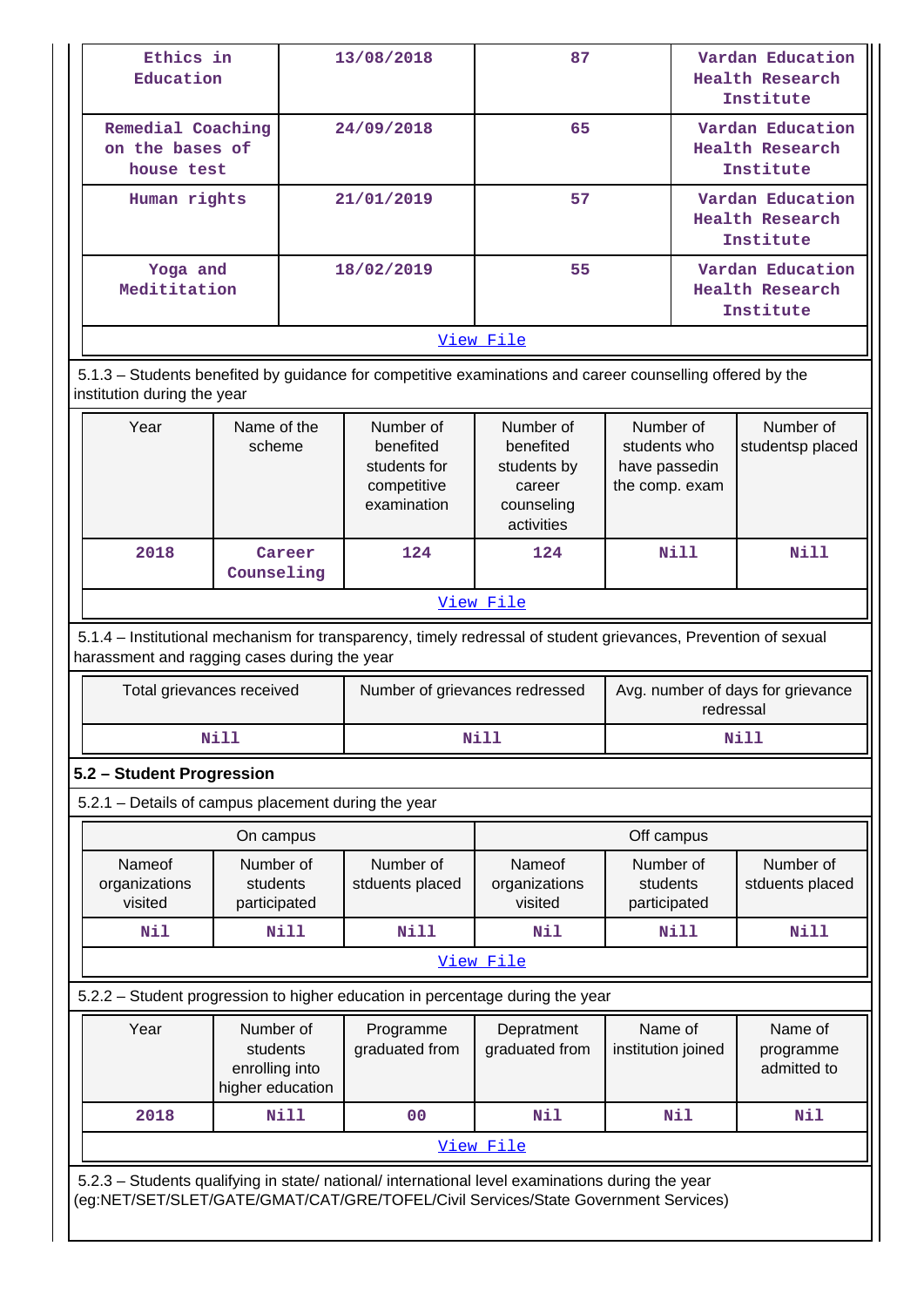| <b>Items</b>                                                                                             |       | Number of students selected/ qualifying |                        |  |  |  |  |  |
|----------------------------------------------------------------------------------------------------------|-------|-----------------------------------------|------------------------|--|--|--|--|--|
| Any Other                                                                                                |       |                                         | Nill                   |  |  |  |  |  |
|                                                                                                          |       | View File                               |                        |  |  |  |  |  |
| 5.2.4 – Sports and cultural activities / competitions organised at the institution level during the year |       |                                         |                        |  |  |  |  |  |
| Activity                                                                                                 | Level |                                         | Number of Participants |  |  |  |  |  |
| Cleanliness Campaign                                                                                     |       | <b>COLLEGE LEVEL</b>                    | 97                     |  |  |  |  |  |
| Awareness Campaign                                                                                       |       | <b>COLLEGE LEVEL</b>                    | 95                     |  |  |  |  |  |
| Horticulture<br>Competition                                                                              |       | <b>COLLEGE LEVEL</b>                    | 96                     |  |  |  |  |  |
| 100 M. Rece Competition                                                                                  |       | <b>COLLEGE LEVEL</b>                    | 80                     |  |  |  |  |  |
| Chess Competition                                                                                        |       | <b>COLLEGE LEVEL</b>                    | 88                     |  |  |  |  |  |
| Chair Rece Competition                                                                                   |       | <b>COLLEGE LEVEL</b>                    | 70                     |  |  |  |  |  |
| Salad Contest                                                                                            |       | <b>COLLEGE LEVEL</b>                    | 85                     |  |  |  |  |  |
| Room Décor Competition                                                                                   |       | <b>COLLEGE LEVEL</b>                    | 98                     |  |  |  |  |  |
| Fancy Dress Competition                                                                                  |       | <b>COLLEGE LEVEL</b>                    | 35                     |  |  |  |  |  |
| Food Contest                                                                                             |       | <b>COLLEGE LEVEL</b>                    | 95                     |  |  |  |  |  |
|                                                                                                          |       | View File                               |                        |  |  |  |  |  |

## **5.3 – Student Participation and Activities**

 5.3.1 – Number of awards/medals for outstanding performance in sports/cultural activities at national/international level (award for a team event should be counted as one)

| Year | Name of the<br>award/medal | National/<br>Internaional | Number of<br>awards for<br><b>Sports</b> | Number of<br>awards for<br>Cultural | Student ID<br>number | Name of the<br>student |
|------|----------------------------|---------------------------|------------------------------------------|-------------------------------------|----------------------|------------------------|
| 2018 | Nil                        | National                  | Nill                                     | Nill                                | Nil                  | Nil                    |
|      |                            |                           | View File                                |                                     |                      |                        |

 5.3.2 – Activity of Student Council & representation of students on academic & administrative bodies/committees of the institution (maximum 500 words)

 **6 The institute strongly believes in giving opportunity to the students in supporting the authorities and the faculty members in running all the affairs of the institute viz. curricular, co-curricular and extracurricular activities. For this reason, the institute provides the student community with all the possible. Opportunities to participate in the various academic and administrative bodies. The institution does not have a student council, but there are societies / clubs the heads of which are part of council which oversee all the cultural activities PGMM. The objective is to make the students participate in the development of the institute as well as in the process develop their personality, organizational skills and career through interactive programs with the faculty, administration and society. The goal of the student council is to provide a common platform to students for co-curricular and extracurricular activities. It is responsible for all the major technical, cultural, literary and sports activities organized in the college premises. Activities under the council will be well supported by a team of faculty members.**

#### **5.4 – Alumni Engagement**

5.4.1 – Whether the institution has registered Alumni Association?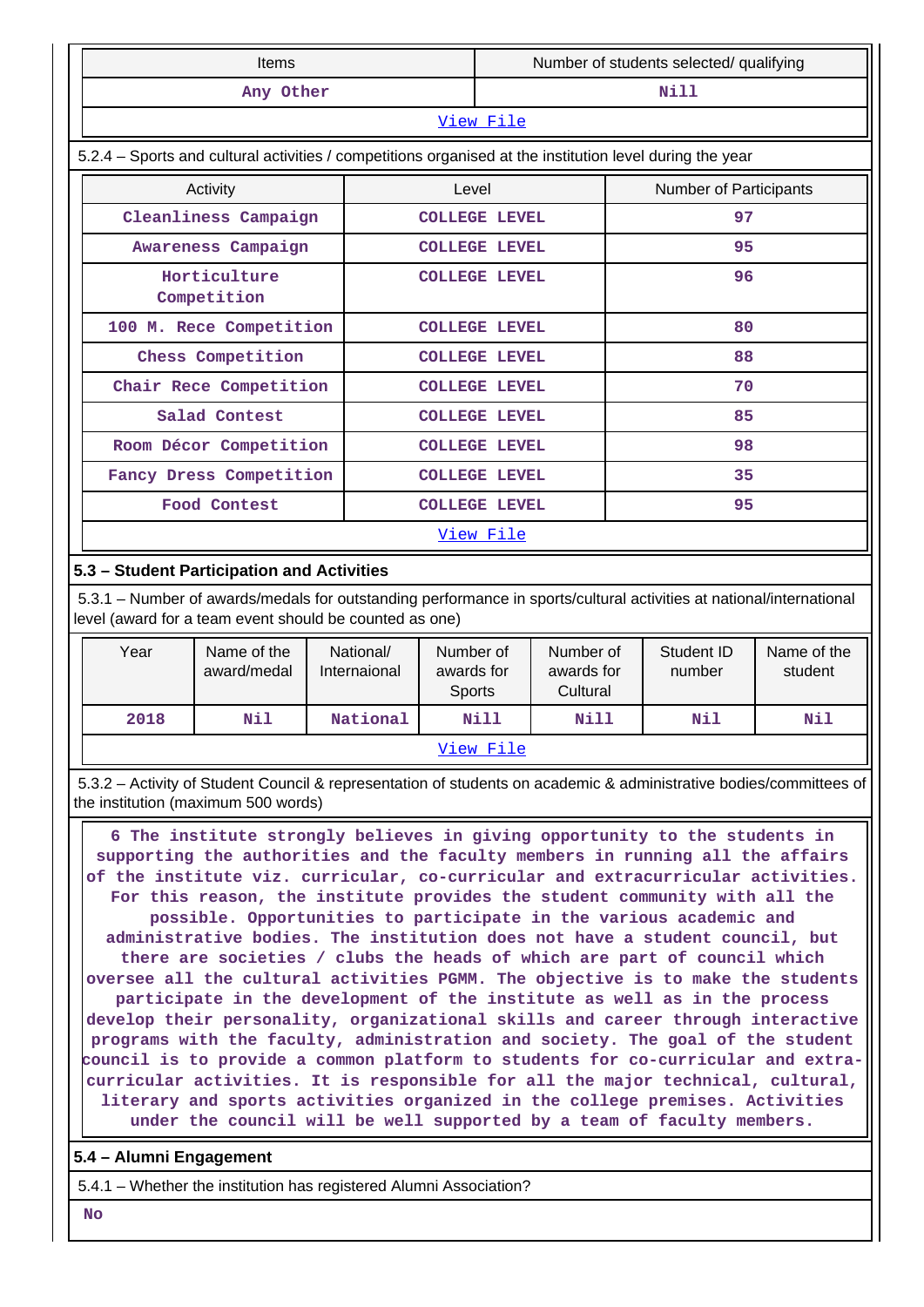5.4.2 – No. of enrolled Alumni:

**0**

5.4.3 – Alumni contribution during the year (in Rupees) :

**0**

5.4.4 – Meetings/activities organized by Alumni Association :

 **The institution has an Alumni Association. Its activities and major contributions for institutional, academic and infrastructure development. The college collects feedback from its graduates and employers and uses it to develop its curricula, improve the facilities and the overall status of the college. The college organizes alumni meet periodically and collects the feedback and uses it to in the improvement of the college. The institution collects program exit feedback from its passing out students.**

#### **CRITERION VI – GOVERNANCE, LEADERSHIP AND MANAGEMENT**

#### **6.1 – Institutional Vision and Leadership**

 6.1.1 – Mention two practices of decentralization and participative management during the last year (maximum 500 words)

 **The Admission committee counsels' prospective candidates for Admission before the Application Forms for admission are released. The Admission committee (for admission) involves all members of the staff who co- operates and work at different levels. They also sit in at interface meetings and meet parents and students prior to admission. Planning Board (for financial Planning and implementation) involves the participation of Management and non-teaching staff related to Accounts. Library committee prepares and plans for the book budget for next academic session. There is a building Committee with members from faculty , architects, engineers, Contractors and office staff to assist with the planning and execution of vertical extension of the college and planning for infrastructure associated with the new wing.**

6.1.2 – Does the institution have a Management Information System (MIS)?

*Yes* 

#### **6.2 – Strategy Development and Deployment**

6.2.1 – Quality improvement strategies adopted by the institution for each of the following (with in 100 words each):

| <b>Strategy Type</b>       | Details                                                                                                                                                                                                                          |
|----------------------------|----------------------------------------------------------------------------------------------------------------------------------------------------------------------------------------------------------------------------------|
| Curriculum Development     | Curriculum is set by the University.<br>Suggestions from curriculum committee<br>related to different subjects were<br>forwarded to the Guru Nanak Dev<br>University. Academic mentoring of<br>students is done by the Teachers. |
| Teaching and Learning      | Our teaching learning process<br>includes presentations, Group<br>Discussions.                                                                                                                                                   |
| Examination and Evaluation | Bilaspur University norms are<br>followed by the College for Examination<br>Evaluation.                                                                                                                                          |
| Research and Development   | For promoting research in the<br>College, we have library with so many                                                                                                                                                           |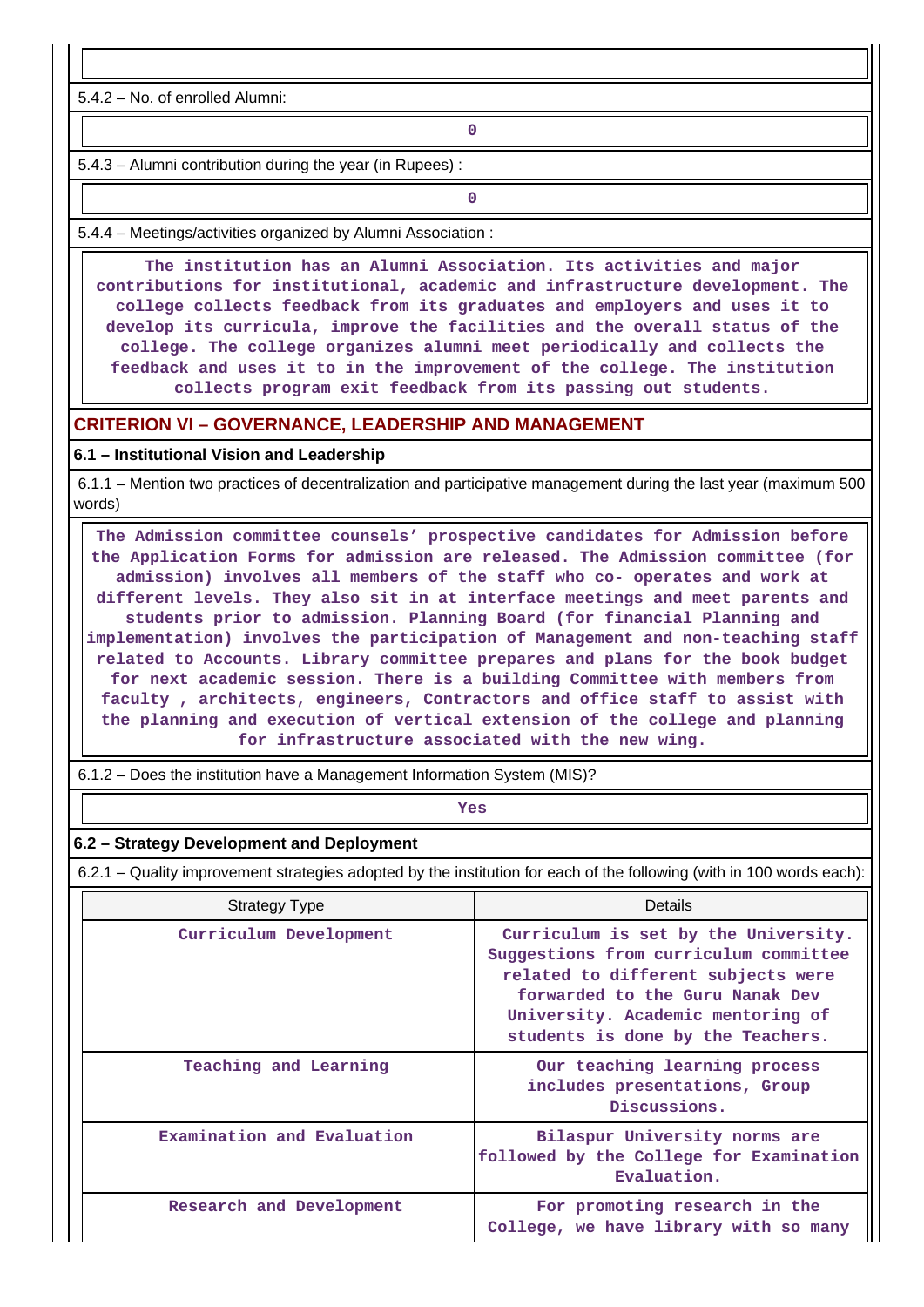|                                                                                                                                                         |                           |                     |                                                                                                                                                                                                                                                                                                                                                                                                                                                                                                                                                                                                                                                           | books for the teachers and students |                   |  |  |  |
|---------------------------------------------------------------------------------------------------------------------------------------------------------|---------------------------|---------------------|-----------------------------------------------------------------------------------------------------------------------------------------------------------------------------------------------------------------------------------------------------------------------------------------------------------------------------------------------------------------------------------------------------------------------------------------------------------------------------------------------------------------------------------------------------------------------------------------------------------------------------------------------------------|-------------------------------------|-------------------|--|--|--|
| Infrastructure / Instrumentation                                                                                                                        | Library, ICT and Physical |                     | ? Library, ICT and Physical<br>Infrastructure / Instrumentation                                                                                                                                                                                                                                                                                                                                                                                                                                                                                                                                                                                           |                                     |                   |  |  |  |
|                                                                                                                                                         | Human Resource Management |                     | We strongly believe in Team work and<br>collective decision making. The College<br>organizes various orientation<br>programmes for both teaching and<br>nonteaching staff members for upgrading<br>their skills in the latest technology.<br>Salary, pay-scale and increments are<br>given to staff members as per<br>Government norms which leads to<br>employee satisfaction. Institute grants<br>Medical, Casual, On Duty and Special<br>Leave to its faculty members. And Non<br>Teaching gets Medical, Causal and<br>Earned Leave as per the norms of<br>University. It also provides Maternity<br>Leave according to norms to its female<br>members |                                     |                   |  |  |  |
| Industry Interaction / Collaboration                                                                                                                    |                           |                     | We have more than 15 collaborations<br>for the internship/teacher training<br>purpose.                                                                                                                                                                                                                                                                                                                                                                                                                                                                                                                                                                    |                                     |                   |  |  |  |
|                                                                                                                                                         | Admission of Students     |                     | Admissions are done as the guidelines<br>given by Bilaspur University.<br>Admissions are made through Pre B.Ed.<br>Exam conducted by C.G. Vyapam. College<br>provides free counselling services<br>related to admission to students and<br>parents who visit the campus. College<br>follows all the rules and regulations<br>of the university.                                                                                                                                                                                                                                                                                                           |                                     |                   |  |  |  |
| 6.2.2 – Implementation of e-governance in areas of operations:                                                                                          |                           |                     |                                                                                                                                                                                                                                                                                                                                                                                                                                                                                                                                                                                                                                                           |                                     |                   |  |  |  |
|                                                                                                                                                         | E-governace area          |                     |                                                                                                                                                                                                                                                                                                                                                                                                                                                                                                                                                                                                                                                           | <b>Details</b>                      |                   |  |  |  |
|                                                                                                                                                         | Planning and Development  |                     | We use emails for the same                                                                                                                                                                                                                                                                                                                                                                                                                                                                                                                                                                                                                                |                                     |                   |  |  |  |
|                                                                                                                                                         | Administration            |                     | We are maintaining the office records<br>on MS - Word and MS - Excel since 2009                                                                                                                                                                                                                                                                                                                                                                                                                                                                                                                                                                           |                                     |                   |  |  |  |
|                                                                                                                                                         | Finance and Accounts      |                     |                                                                                                                                                                                                                                                                                                                                                                                                                                                                                                                                                                                                                                                           | MS Excel                            |                   |  |  |  |
| Student Admission and Support                                                                                                                           |                           |                     | we follow the rules and regulations<br>of Bilaspur University. And as per<br>University Guidelines there is one Pre<br>Examination conducted in a year and at<br>the end of year End Term Examination is<br>conducted by the University.                                                                                                                                                                                                                                                                                                                                                                                                                  |                                     |                   |  |  |  |
|                                                                                                                                                         | Examination               |                     | Bilaspur University norms are<br>followed by the College for Examination<br>and Evaluation.                                                                                                                                                                                                                                                                                                                                                                                                                                                                                                                                                               |                                     |                   |  |  |  |
| 6.3 - Faculty Empowerment Strategies                                                                                                                    |                           |                     |                                                                                                                                                                                                                                                                                                                                                                                                                                                                                                                                                                                                                                                           |                                     |                   |  |  |  |
| 6.3.1 - Teachers provided with financial support to attend conferences / workshops and towards membership fee<br>of professional bodies during the year |                           |                     |                                                                                                                                                                                                                                                                                                                                                                                                                                                                                                                                                                                                                                                           |                                     |                   |  |  |  |
| Year                                                                                                                                                    | Name of Teacher           | Name of conference/ |                                                                                                                                                                                                                                                                                                                                                                                                                                                                                                                                                                                                                                                           | Name of the                         | Amount of support |  |  |  |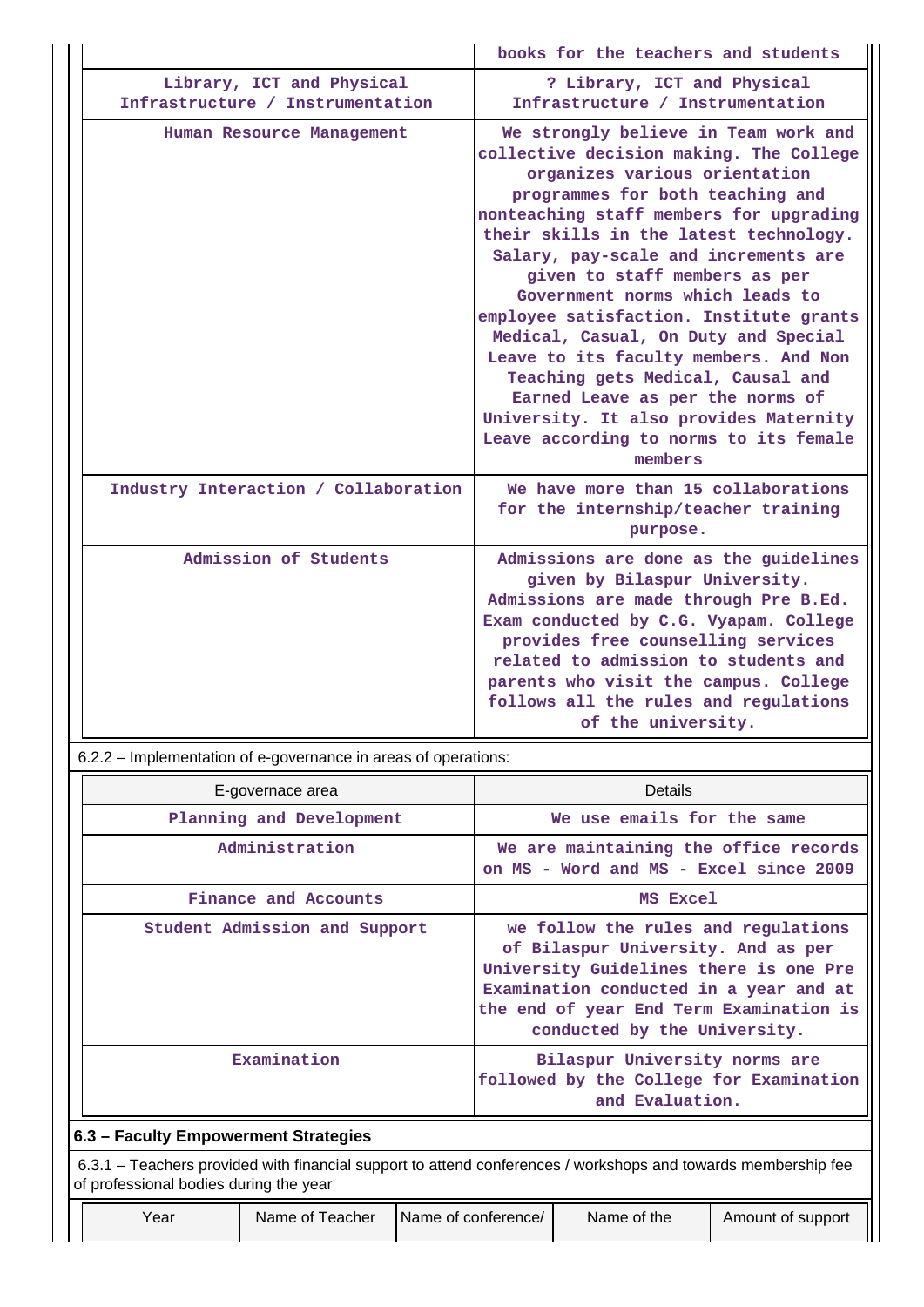|                                                                                                                                                                                            |                                                                                                                                                                                                                                                                                                                                                                                                                                                                                                                                                                                                                                                                                                                                                                                                                                                                                                                                                                                                              |                                                                                                                                                                                                  |             | workshop attended<br>professional body for<br>for which financial<br>which membership<br>fee is provided<br>support provided |                                                   |             |         |                                                  |                  |                                                      |                                          |
|--------------------------------------------------------------------------------------------------------------------------------------------------------------------------------------------|--------------------------------------------------------------------------------------------------------------------------------------------------------------------------------------------------------------------------------------------------------------------------------------------------------------------------------------------------------------------------------------------------------------------------------------------------------------------------------------------------------------------------------------------------------------------------------------------------------------------------------------------------------------------------------------------------------------------------------------------------------------------------------------------------------------------------------------------------------------------------------------------------------------------------------------------------------------------------------------------------------------|--------------------------------------------------------------------------------------------------------------------------------------------------------------------------------------------------|-------------|------------------------------------------------------------------------------------------------------------------------------|---------------------------------------------------|-------------|---------|--------------------------------------------------|------------------|------------------------------------------------------|------------------------------------------|
| 2018                                                                                                                                                                                       |                                                                                                                                                                                                                                                                                                                                                                                                                                                                                                                                                                                                                                                                                                                                                                                                                                                                                                                                                                                                              |                                                                                                                                                                                                  | V. P. Singh |                                                                                                                              | (C.G.)                                            | BU Bilaspur |         | <b>Nil</b>                                       |                  | <b>Nill</b>                                          |                                          |
|                                                                                                                                                                                            |                                                                                                                                                                                                                                                                                                                                                                                                                                                                                                                                                                                                                                                                                                                                                                                                                                                                                                                                                                                                              |                                                                                                                                                                                                  |             |                                                                                                                              |                                                   | View File   |         |                                                  |                  |                                                      |                                          |
| 6.3.2 - Number of professional development / administrative training programmes organized by the College for<br>teaching and non teaching staff during the year                            |                                                                                                                                                                                                                                                                                                                                                                                                                                                                                                                                                                                                                                                                                                                                                                                                                                                                                                                                                                                                              |                                                                                                                                                                                                  |             |                                                                                                                              |                                                   |             |         |                                                  |                  |                                                      |                                          |
| Year                                                                                                                                                                                       |                                                                                                                                                                                                                                                                                                                                                                                                                                                                                                                                                                                                                                                                                                                                                                                                                                                                                                                                                                                                              | Title of the<br>Title of the<br>professional<br>administrative<br>development<br>training<br>programme<br>programme<br>organised for<br>organised for<br>non-teaching<br>teaching staff<br>staff |             |                                                                                                                              | From date                                         |             | To Date | Number of<br>participants<br>(Teaching<br>staff) |                  | Number of<br>participants<br>(non-teaching<br>staff) |                                          |
| 2018                                                                                                                                                                                       |                                                                                                                                                                                                                                                                                                                                                                                                                                                                                                                                                                                                                                                                                                                                                                                                                                                                                                                                                                                                              | Nil                                                                                                                                                                                              |             | Nil                                                                                                                          |                                                   | Nill        | Nill    |                                                  | Nill             |                                                      | <b>Nill</b>                              |
|                                                                                                                                                                                            |                                                                                                                                                                                                                                                                                                                                                                                                                                                                                                                                                                                                                                                                                                                                                                                                                                                                                                                                                                                                              |                                                                                                                                                                                                  |             |                                                                                                                              |                                                   | View File   |         |                                                  |                  |                                                      |                                          |
| 6.3.3 - No. of teachers attending professional development programmes, viz., Orientation Programme, Refresher<br>Course, Short Term Course, Faculty Development Programmes during the year |                                                                                                                                                                                                                                                                                                                                                                                                                                                                                                                                                                                                                                                                                                                                                                                                                                                                                                                                                                                                              |                                                                                                                                                                                                  |             |                                                                                                                              |                                                   |             |         |                                                  |                  |                                                      |                                          |
|                                                                                                                                                                                            | Title of the<br>Number of teachers<br>professional<br>who attended<br>development<br>programme                                                                                                                                                                                                                                                                                                                                                                                                                                                                                                                                                                                                                                                                                                                                                                                                                                                                                                               |                                                                                                                                                                                                  |             | From Date                                                                                                                    |                                                   | To date     |         |                                                  |                  | Duration                                             |                                          |
| Nil                                                                                                                                                                                        |                                                                                                                                                                                                                                                                                                                                                                                                                                                                                                                                                                                                                                                                                                                                                                                                                                                                                                                                                                                                              |                                                                                                                                                                                                  | <b>Nill</b> |                                                                                                                              |                                                   | Nill        |         | <b>Nill</b>                                      |                  | 0 <sup>0</sup>                                       |                                          |
|                                                                                                                                                                                            |                                                                                                                                                                                                                                                                                                                                                                                                                                                                                                                                                                                                                                                                                                                                                                                                                                                                                                                                                                                                              |                                                                                                                                                                                                  |             |                                                                                                                              |                                                   | View File   |         |                                                  |                  |                                                      |                                          |
| 6.3.4 - Faculty and Staff recruitment (no. for permanent recruitment):                                                                                                                     |                                                                                                                                                                                                                                                                                                                                                                                                                                                                                                                                                                                                                                                                                                                                                                                                                                                                                                                                                                                                              |                                                                                                                                                                                                  |             |                                                                                                                              |                                                   |             |         |                                                  |                  |                                                      |                                          |
|                                                                                                                                                                                            |                                                                                                                                                                                                                                                                                                                                                                                                                                                                                                                                                                                                                                                                                                                                                                                                                                                                                                                                                                                                              | Teaching                                                                                                                                                                                         |             |                                                                                                                              |                                                   |             |         |                                                  | Non-teaching     |                                                      |                                          |
| Permanent                                                                                                                                                                                  |                                                                                                                                                                                                                                                                                                                                                                                                                                                                                                                                                                                                                                                                                                                                                                                                                                                                                                                                                                                                              |                                                                                                                                                                                                  |             | <b>Full Time</b>                                                                                                             |                                                   | Permanent   |         |                                                  | <b>Full Time</b> |                                                      |                                          |
| 26                                                                                                                                                                                         |                                                                                                                                                                                                                                                                                                                                                                                                                                                                                                                                                                                                                                                                                                                                                                                                                                                                                                                                                                                                              |                                                                                                                                                                                                  |             | 26                                                                                                                           |                                                   |             | 8       |                                                  |                  |                                                      | 8                                        |
| $6.3.5$ – Welfare schemes for                                                                                                                                                              |                                                                                                                                                                                                                                                                                                                                                                                                                                                                                                                                                                                                                                                                                                                                                                                                                                                                                                                                                                                                              |                                                                                                                                                                                                  |             |                                                                                                                              |                                                   |             |         |                                                  |                  |                                                      |                                          |
|                                                                                                                                                                                            | Teaching                                                                                                                                                                                                                                                                                                                                                                                                                                                                                                                                                                                                                                                                                                                                                                                                                                                                                                                                                                                                     |                                                                                                                                                                                                  |             |                                                                                                                              | Non-teaching                                      |             |         |                                                  |                  | <b>Students</b>                                      |                                          |
| Maternity Leave with<br>Pay, Free Health Check Up                                                                                                                                          |                                                                                                                                                                                                                                                                                                                                                                                                                                                                                                                                                                                                                                                                                                                                                                                                                                                                                                                                                                                                              |                                                                                                                                                                                                  |             |                                                                                                                              | Maternity Leave with<br>Pay, Free Health Check Up |             |         |                                                  |                  |                                                      | Scholarships,<br>Personality Development |
|                                                                                                                                                                                            | Camps                                                                                                                                                                                                                                                                                                                                                                                                                                                                                                                                                                                                                                                                                                                                                                                                                                                                                                                                                                                                        |                                                                                                                                                                                                  |             |                                                                                                                              | Camps                                             |             |         |                                                  |                  | Sessions                                             |                                          |
| 6.4 - Financial Management and Resource Mobilization                                                                                                                                       |                                                                                                                                                                                                                                                                                                                                                                                                                                                                                                                                                                                                                                                                                                                                                                                                                                                                                                                                                                                                              |                                                                                                                                                                                                  |             |                                                                                                                              |                                                   |             |         |                                                  |                  |                                                      |                                          |
|                                                                                                                                                                                            |                                                                                                                                                                                                                                                                                                                                                                                                                                                                                                                                                                                                                                                                                                                                                                                                                                                                                                                                                                                                              |                                                                                                                                                                                                  |             |                                                                                                                              |                                                   |             |         |                                                  |                  |                                                      |                                          |
|                                                                                                                                                                                            | 6.4.1 – Institution conducts internal and external financial audits regularly (with in 100 words each)<br>The College conducts only internal audit which is as follows: The Audit<br>objections raised by the auditor while performing the audit are dealt with, in<br>the following manner :- 1. On receiving the audit objections report from the<br>auditor, the concerned accounts and administrative staff, gives this report a<br>top priority and prepare the documents/reply to settle the objections (if<br>possible) before it goes up to the level of top management. 2. To resolve the<br>backlog of audit objections, and for speedy resolution of audit objections,<br>initiatives are taken to convene bipartite/tripartite meetings where possible.<br>3. The decision of these meetings are complied with immediately and necessary<br>rectifications are done to resolve the audit objections. External Audit: The<br>Institution is not required to conduct any External Financial Audit. |                                                                                                                                                                                                  |             |                                                                                                                              |                                                   |             |         |                                                  |                  |                                                      |                                          |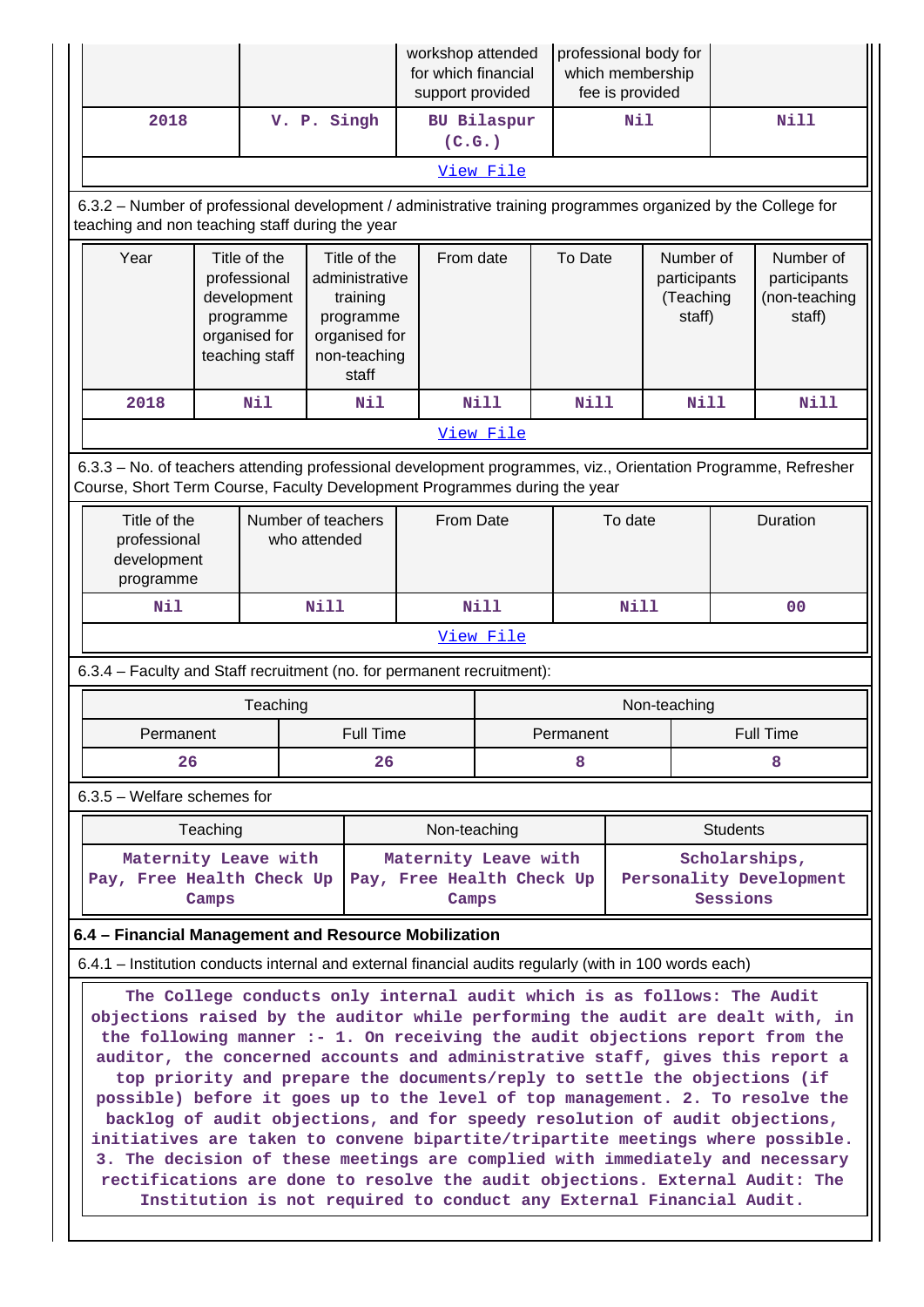6.4.2 – Funds / Grants received from management, non-government bodies, individuals, philanthropies during the year(not covered in Criterion III)

|                                                                                                                                                                                                                                                                                                                              | Name of the non government<br>funding agencies /individuals | Funds/ Grnats received in Rs.                     |                      |                                                                                           | Purpose            |                           |  |
|------------------------------------------------------------------------------------------------------------------------------------------------------------------------------------------------------------------------------------------------------------------------------------------------------------------------------|-------------------------------------------------------------|---------------------------------------------------|----------------------|-------------------------------------------------------------------------------------------|--------------------|---------------------------|--|
| Vardan Education and<br>Health Research Institute<br>(Mother Society)                                                                                                                                                                                                                                                        |                                                             | 120000                                            |                      | A Study of Health and<br>Hygine Concept among the<br>Resdients of Sakti<br>Janjgir Champa |                    |                           |  |
|                                                                                                                                                                                                                                                                                                                              |                                                             |                                                   | View File            |                                                                                           |                    |                           |  |
| 6.4.3 - Total corpus fund generated                                                                                                                                                                                                                                                                                          |                                                             |                                                   |                      |                                                                                           |                    |                           |  |
|                                                                                                                                                                                                                                                                                                                              |                                                             |                                                   | 0 <sub>0</sub>       |                                                                                           |                    |                           |  |
| 6.5 - Internal Quality Assurance System                                                                                                                                                                                                                                                                                      |                                                             |                                                   |                      |                                                                                           |                    |                           |  |
| 6.5.1 – Whether Academic and Administrative Audit (AAA) has been done?                                                                                                                                                                                                                                                       |                                                             |                                                   |                      |                                                                                           |                    |                           |  |
| Audit Type                                                                                                                                                                                                                                                                                                                   |                                                             | External                                          |                      |                                                                                           | Internal           |                           |  |
|                                                                                                                                                                                                                                                                                                                              | Yes/No                                                      |                                                   | Agency               |                                                                                           | Yes/No             | Authority                 |  |
| Academic                                                                                                                                                                                                                                                                                                                     | <b>No</b>                                                   |                                                   | Nil                  |                                                                                           | Yes                | Principal                 |  |
| Administrative                                                                                                                                                                                                                                                                                                               | <b>No</b>                                                   |                                                   | Nil                  |                                                                                           | Yes                | Principal                 |  |
| 6.5.2 - Activities and support from the Parent - Teacher Association (at least three)                                                                                                                                                                                                                                        |                                                             |                                                   |                      |                                                                                           |                    |                           |  |
| Parents Teacher meetings are held to assess the academic process of students,<br>Parents are informed timely regarding the performance attendance of students.<br>6.5.3 – Development programmes for support staff (at least three)                                                                                          |                                                             |                                                   |                      |                                                                                           |                    |                           |  |
| Development programmes for support staff (at least three) Sexual Harassment at<br>Workplace, Play on Beti Bachao Beti Padhao and Play on Swachh Bharat Abhiyan                                                                                                                                                               |                                                             |                                                   |                      |                                                                                           |                    |                           |  |
|                                                                                                                                                                                                                                                                                                                              |                                                             |                                                   |                      |                                                                                           |                    |                           |  |
|                                                                                                                                                                                                                                                                                                                              |                                                             |                                                   |                      |                                                                                           |                    |                           |  |
| 1. IQAC cell is established for assure quality culture as the prime concern<br>with internal and external support. 2. College is recognized under 2F 12B for<br>receiving grants from UGC for research projects. 3. Enhanced the use of ICT by<br>faculty in the teaching learning process. 4. Initiatives for green campus, |                                                             | Barrier free campus for person with disabilities. |                      |                                                                                           |                    |                           |  |
|                                                                                                                                                                                                                                                                                                                              |                                                             |                                                   |                      |                                                                                           |                    |                           |  |
| a) Submission of Data for AISHE portal                                                                                                                                                                                                                                                                                       |                                                             |                                                   |                      |                                                                                           | Yes                |                           |  |
|                                                                                                                                                                                                                                                                                                                              | b) Participation in NIRF                                    |                                                   |                      |                                                                                           | <b>No</b>          |                           |  |
|                                                                                                                                                                                                                                                                                                                              | c)ISO certification                                         |                                                   |                      |                                                                                           | Yes                |                           |  |
|                                                                                                                                                                                                                                                                                                                              | d)NBA or any other quality audit                            |                                                   |                      |                                                                                           | <b>No</b>          |                           |  |
|                                                                                                                                                                                                                                                                                                                              |                                                             |                                                   |                      |                                                                                           |                    |                           |  |
| 6.5.4 - Post Accreditation initiative(s) (mention at least three)<br>6.5.5 - Internal Quality Assurance System Details<br>6.5.6 - Number of Quality Initiatives undertaken during the year<br>Year                                                                                                                           | Name of quality<br>initiative by IQAC                       | Date of<br>conducting IQAC                        | <b>Duration From</b> |                                                                                           | <b>Duration To</b> | Number of<br>participants |  |
| 2018                                                                                                                                                                                                                                                                                                                         | Nil                                                         | Nill                                              | <b>Nill</b>          |                                                                                           | Nill               | <b>Nill</b>               |  |
|                                                                                                                                                                                                                                                                                                                              |                                                             |                                                   | View File            |                                                                                           |                    |                           |  |
| <b>CRITERION VII - INSTITUTIONAL VALUES AND BEST PRACTICES</b>                                                                                                                                                                                                                                                               |                                                             |                                                   |                      |                                                                                           |                    |                           |  |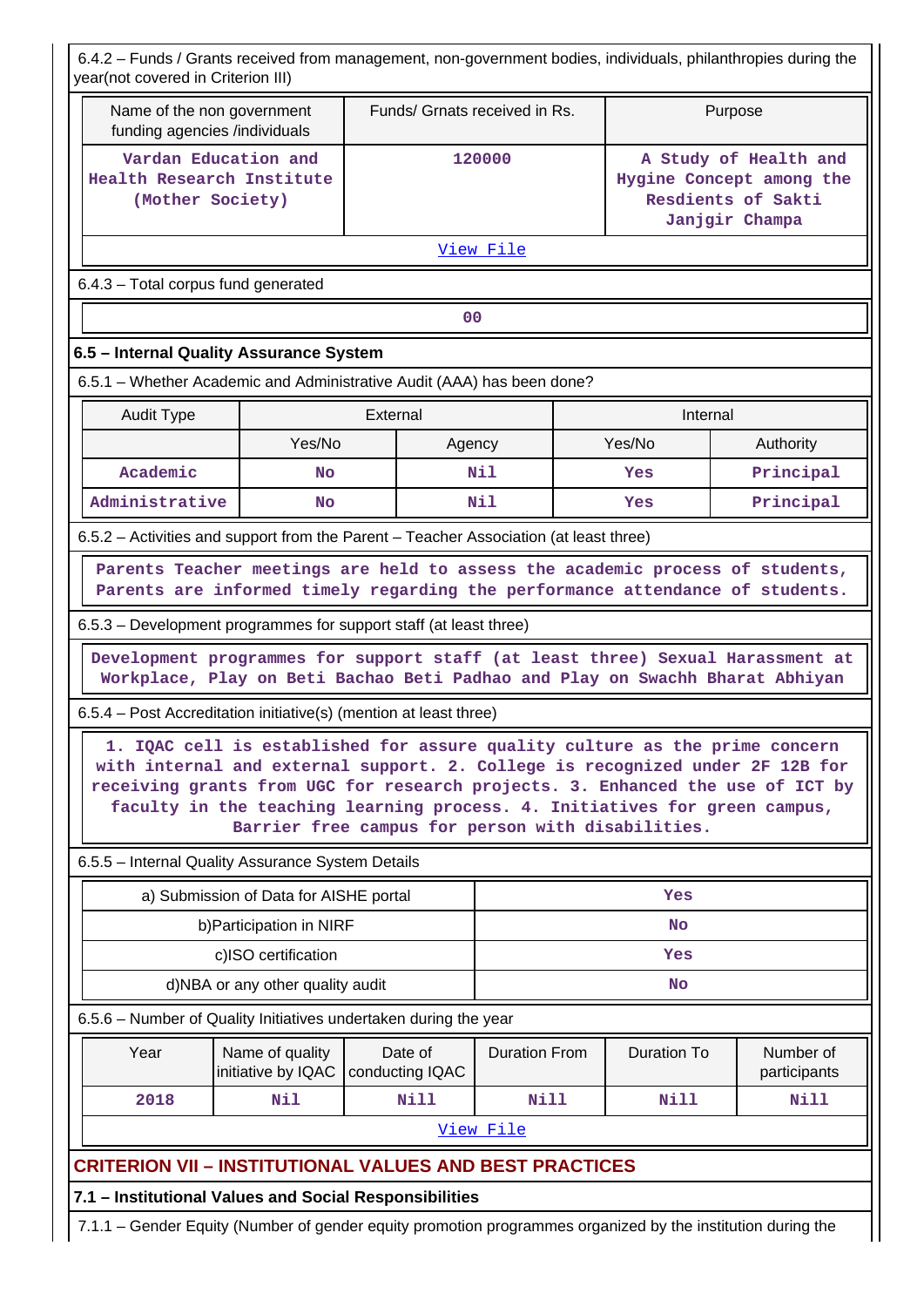| year)                                                                                        |                                                                                             |                                                                                                   |           |                |            |                       |                                    |                                                                                       |                                                     |  |  |
|----------------------------------------------------------------------------------------------|---------------------------------------------------------------------------------------------|---------------------------------------------------------------------------------------------------|-----------|----------------|------------|-----------------------|------------------------------------|---------------------------------------------------------------------------------------|-----------------------------------------------------|--|--|
| Title of the<br>programme                                                                    |                                                                                             | Period from                                                                                       |           | Period To      |            |                       |                                    | <b>Number of Participants</b>                                                         |                                                     |  |  |
|                                                                                              |                                                                                             |                                                                                                   |           |                |            |                       | Female                             |                                                                                       | Male                                                |  |  |
| International<br>Women Day                                                                   |                                                                                             | 20/08/2018                                                                                        |           |                | 25/08/2018 |                       | 79                                 |                                                                                       | 12                                                  |  |  |
| Sexual<br>Harassment<br><b>Awareness</b><br>Programme                                        |                                                                                             | 14/01/2019                                                                                        |           |                | 14/01/2019 |                       | 85                                 |                                                                                       | 21                                                  |  |  |
| National<br>Youth Day                                                                        |                                                                                             | 04/03/2019                                                                                        |           |                | 04/03/2019 |                       | 90                                 |                                                                                       | 25                                                  |  |  |
| 7.1.2 - Environmental Consciousness and Sustainability/Alternate Energy initiatives such as: |                                                                                             |                                                                                                   |           |                |            |                       |                                    |                                                                                       |                                                     |  |  |
|                                                                                              |                                                                                             |                                                                                                   |           |                |            |                       |                                    | Percentage of power requirement of the University met by the renewable energy sources |                                                     |  |  |
|                                                                                              |                                                                                             |                                                                                                   |           | 10             |            |                       |                                    |                                                                                       |                                                     |  |  |
| 7.1.3 - Differently abled (Divyangjan) friendliness                                          |                                                                                             |                                                                                                   |           |                |            |                       |                                    |                                                                                       |                                                     |  |  |
|                                                                                              | Item facilities                                                                             |                                                                                                   |           | Yes/No         |            |                       |                                    | Number of beneficiaries                                                               |                                                     |  |  |
| Physical facilities                                                                          |                                                                                             |                                                                                                   |           |                | Yes        |                       |                                    | <b>Nill</b>                                                                           |                                                     |  |  |
| Provision for lift                                                                           |                                                                                             |                                                                                                   |           |                | <b>No</b>  |                       | <b>Nill</b>                        |                                                                                       |                                                     |  |  |
| Ramp/Rails                                                                                   |                                                                                             |                                                                                                   |           | Yes            |            |                       |                                    | <b>Nill</b>                                                                           |                                                     |  |  |
|                                                                                              | <b>Braille</b><br>Software/facilities                                                       |                                                                                                   |           | <b>No</b>      |            |                       |                                    | <b>Nill</b>                                                                           |                                                     |  |  |
|                                                                                              | Rest Rooms                                                                                  |                                                                                                   | Yes       |                |            |                       |                                    | <b>Nill</b>                                                                           |                                                     |  |  |
|                                                                                              | Scribes for examination                                                                     |                                                                                                   | Yes       |                |            |                       |                                    | <b>Nill</b>                                                                           |                                                     |  |  |
|                                                                                              | Special skill<br>development for<br>differently abled<br>students                           |                                                                                                   | <b>No</b> |                |            |                       | Nill                               |                                                                                       |                                                     |  |  |
|                                                                                              | Any other similar<br>facility                                                               |                                                                                                   | <b>No</b> |                |            |                       | <b>Nill</b>                        |                                                                                       |                                                     |  |  |
| 7.1.4 – Inclusion and Situatedness                                                           |                                                                                             |                                                                                                   |           |                |            |                       |                                    |                                                                                       |                                                     |  |  |
| Year                                                                                         | Number of<br>initiatives to<br>address<br>locational<br>advantages<br>and disadva<br>ntages | Number of<br>initiatives<br>taken to<br>engage with<br>and<br>contribute to<br>local<br>community |           | Date           | Duration   | Name of<br>initiative |                                    | <b>Issues</b><br>addressed                                                            | Number of<br>participating<br>students<br>and staff |  |  |
| 2018                                                                                         | 5                                                                                           | 5                                                                                                 |           | 02/10/2<br>018 | 07         |                       | Swachh<br><b>Bharat</b><br>Abhiyan | Awareness<br>Program<br>for Local<br>People of<br>the<br>village,<br>teachers<br>and  | 55                                                  |  |  |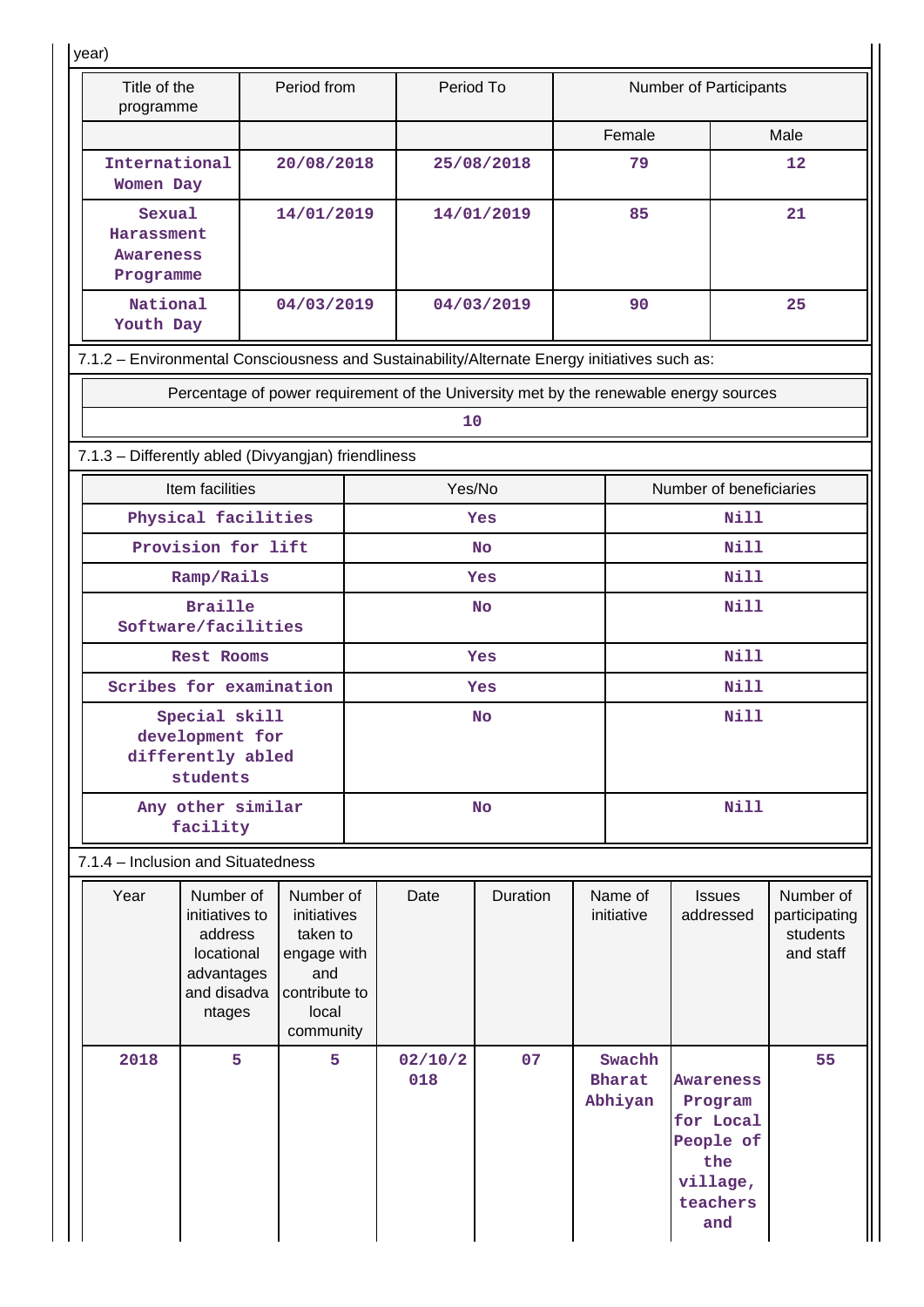|                                                            |                                                                                                                                                                                                                                                                                                                                                                   |                |  |                                                                                                                                                                                                                                                                                                                                                                                                                                                                           |                    |                  |                                                                                                                                                                       | students                 |    |  |
|------------------------------------------------------------|-------------------------------------------------------------------------------------------------------------------------------------------------------------------------------------------------------------------------------------------------------------------------------------------------------------------------------------------------------------------|----------------|--|---------------------------------------------------------------------------------------------------------------------------------------------------------------------------------------------------------------------------------------------------------------------------------------------------------------------------------------------------------------------------------------------------------------------------------------------------------------------------|--------------------|------------------|-----------------------------------------------------------------------------------------------------------------------------------------------------------------------|--------------------------|----|--|
| 2018                                                       | $\overline{\mathbf{2}}$                                                                                                                                                                                                                                                                                                                                           | $\overline{2}$ |  | 30/10/2<br>018                                                                                                                                                                                                                                                                                                                                                                                                                                                            | 07                 |                  | Anti<br>Drug<br><b>Awareness</b><br>rally<br>rally for<br><b>local</b><br>under<br>buddy<br>villagers<br>and<br>group<br>students<br>Programme<br>of the<br>Institute |                          | 62 |  |
|                                                            |                                                                                                                                                                                                                                                                                                                                                                   |                |  | 7.1.5 - Human Values and Professional Ethics Code of conduct (handbooks) for various stakeholders                                                                                                                                                                                                                                                                                                                                                                         | View File          |                  |                                                                                                                                                                       |                          |    |  |
|                                                            | <b>Title</b>                                                                                                                                                                                                                                                                                                                                                      |                |  | Date of publication                                                                                                                                                                                                                                                                                                                                                                                                                                                       |                    |                  |                                                                                                                                                                       | Follow up(max 100 words) |    |  |
|                                                            | Nil                                                                                                                                                                                                                                                                                                                                                               |                |  |                                                                                                                                                                                                                                                                                                                                                                                                                                                                           | <b>Nill</b>        |                  |                                                                                                                                                                       | Nil                      |    |  |
|                                                            |                                                                                                                                                                                                                                                                                                                                                                   |                |  | 7.1.6 - Activities conducted for promotion of universal Values and Ethics                                                                                                                                                                                                                                                                                                                                                                                                 |                    |                  |                                                                                                                                                                       |                          |    |  |
|                                                            | Activity                                                                                                                                                                                                                                                                                                                                                          |                |  | <b>Duration From</b>                                                                                                                                                                                                                                                                                                                                                                                                                                                      | <b>Duration To</b> |                  |                                                                                                                                                                       | Number of participants   |    |  |
|                                                            | Yoga Day<br>Celebration                                                                                                                                                                                                                                                                                                                                           |                |  | 21/06/2018                                                                                                                                                                                                                                                                                                                                                                                                                                                                |                    | 85<br>21/06/2018 |                                                                                                                                                                       |                          |    |  |
|                                                            | Human Rights<br>(Value Added<br>Course)                                                                                                                                                                                                                                                                                                                           |                |  | 12/03/2018                                                                                                                                                                                                                                                                                                                                                                                                                                                                |                    |                  | 23/04/2018<br>30                                                                                                                                                      |                          |    |  |
| Added Course)                                              | Ethics in<br>Education (Value                                                                                                                                                                                                                                                                                                                                     |                |  | 09/04/2018                                                                                                                                                                                                                                                                                                                                                                                                                                                                | 16/04/2018         |                  |                                                                                                                                                                       |                          | 35 |  |
| Added Course)                                              | Yoga And<br>Meditation (Value                                                                                                                                                                                                                                                                                                                                     |                |  | 23/04/2018                                                                                                                                                                                                                                                                                                                                                                                                                                                                |                    | 33<br>30/04/2018 |                                                                                                                                                                       |                          |    |  |
|                                                            |                                                                                                                                                                                                                                                                                                                                                                   |                |  |                                                                                                                                                                                                                                                                                                                                                                                                                                                                           | View File          |                  |                                                                                                                                                                       |                          |    |  |
|                                                            |                                                                                                                                                                                                                                                                                                                                                                   |                |  | 7.1.7 – Initiatives taken by the institution to make the campus eco-friendly (at least five)                                                                                                                                                                                                                                                                                                                                                                              |                    |                  |                                                                                                                                                                       |                          |    |  |
|                                                            | a) Recycling of paper - using rough paper b) New laptop bought in exchange of<br>old laptop for faculty members c) More trees/grass planted in the campus d)<br>Rain harvesting system cleaning on regular time intervals e) No use of plastics<br>inside the campus- paper plates and glasses in canteen and in college pantry<br>steel/glass utensils are used. |                |  |                                                                                                                                                                                                                                                                                                                                                                                                                                                                           |                    |                  |                                                                                                                                                                       |                          |    |  |
| 7.2 - Best Practices                                       |                                                                                                                                                                                                                                                                                                                                                                   |                |  |                                                                                                                                                                                                                                                                                                                                                                                                                                                                           |                    |                  |                                                                                                                                                                       |                          |    |  |
| 7.2.1 – Describe at least two institutional best practices |                                                                                                                                                                                                                                                                                                                                                                   |                |  |                                                                                                                                                                                                                                                                                                                                                                                                                                                                           |                    |                  |                                                                                                                                                                       |                          |    |  |
|                                                            |                                                                                                                                                                                                                                                                                                                                                                   |                |  | The college follows a systematic Performance Appraisal System for teaching and<br>non-teaching staff. The institution / management evaluates teachers based on<br>teaching, research and participation in development activities and due<br>importance is given to all the activities. The institution evaluates non-<br>teaching staff based on performance in technical work and administration<br>related activities, co-curricular, professional, development related |                    |                  |                                                                                                                                                                       |                          |    |  |

**activities, academic contributions, general conduct and qualities. A structured "Self-Appraisal Form" is made use of by each faculty member for this purpose, wherein he/she gives the details of his/her performance and participation in all the activities assigned to him/her by the department /college. The**

**concerned HOD gives their remarks on the performance of the faculty member. The faculty performance appraisal system is evaluated in 6 categories namely teaching learning, co-curricular activities, research activities, academic**